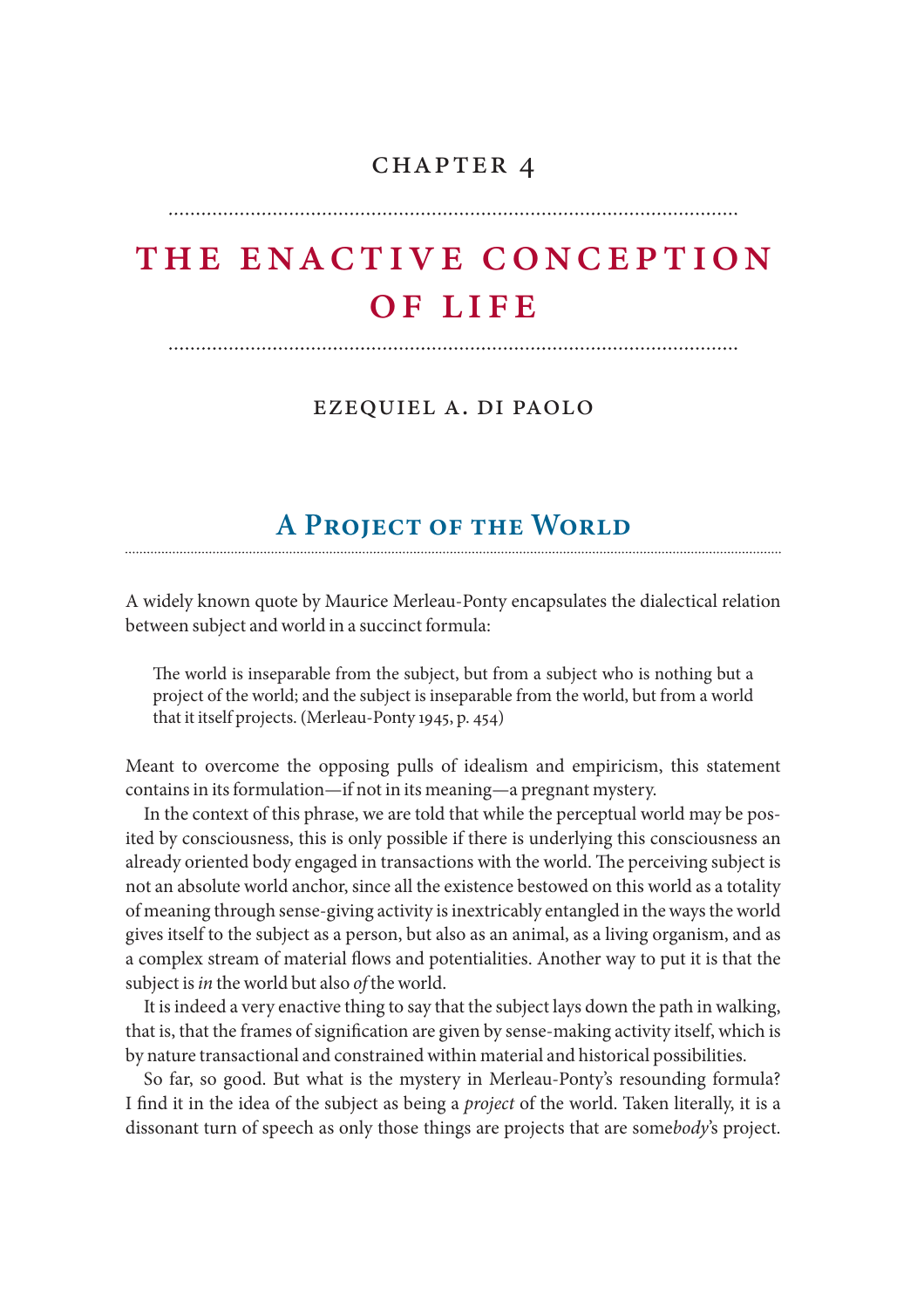And the world is not an entity that projects anything—if we decide to stand frm on nonteleological ground and avoid seeing nature as a whole as directed toward ends.

In what ways could then this be more than fgurative language metaphorically referring to the transactional, materially constrained aspects of sense-making already mentioned? I will suggest in what follows that, as is ofen the case, a mysterious, yet beautiful, formulation invites a deeper truth. In the context of embodied perspectives on cognitive phenomena, this truth has been the concern of enactivist researchers. For them it has become clear that to ask questions about how the mind works is at the same time to ask questions about what is it about certain entities that they can be minds at all, and how can such entities emerge in a natural world. These two questions, which might be divorced in other areas of inquiry, are for the enactive perspective one single question with diferent facets. Hence the insistence on the part of some enactive thinkers on the need to understand life and mind as part of a continuity.

Differently put, I am talking about the difficult question: what is a body? This question, not always put in these explicit terms, is the platform on which enactive theory<sup>1</sup> is raised. It is, in my opinion, what diferentiates the enactive approach from all other so-called embodied approaches: the thematization of bodies as a prerequisite for understanding *anything* about minds.<sup>2</sup> This is not a line of theorizing that emerges

 $1$  By enactive theory I refer here to the application of the enactive approach to specific scientific problems in psychology, neuroscience, cognitive science, AI, etc. Examples that explicitly use the label enactive include the development of a dynamical systems interpretation of sensorimotor contingencies theory (Buhrmann et al. 2013; Di Paolo et al. 2014; Di Paolo et al. 2017), nonrepresentational accounts of the phenomenology of the sense of agency (Buhrmann and Di Paolo 2017), neurophysiological models of multi-joint movements (Buhrmann and Di Paolo 2014), clarifcation of explanatory roles of social interaction in psychology (De Jaegher et al. 2010), hypotheses on social brain function (Di Paolo and De Jaegher 2012), hypotheses on sociocognitive development (e.g., Gallagher 2015), integrative, person-based approaches to autism (De Jaegher 2013), accounts of intentionality, action, and free will (Gallagher 2017), models of metabolism-based bacterial chemotaxis (Egbert et al. 2010), hypotheses on the interactive factors afecting imitation (Froese et al. 2012), organism-based theories of color vision (Tompson et al. 1992), general perspectives on brain function (Fuchs 2011, 2017; Gallagher et al. 2013), accounts of synesthesia (Froese 2014), accounts of neurobiological and embodied factors in prehistoric art and material culture (Froese et al. 2013; Malafouris 2007, 2013), and others.

<sup>2</sup> Unfortunately, the term "embodied" has become one of the most abused keywords in cognitive science. It is not necessary to produce a sophisticated critique of this term in order to see that whatever legitimate meaning it used to have has now been relentlessly diluted thanks to its adoption by braincentered, individualistic, representational theories that are veiled versions of computationalism. Tenuous conceptual connections with the body do not make a classically disembodied approach any less disembodied. This is a sad state of affairs for which those truly interested in embodiment are partly to blame for ofen failing to specify the precise connection between their proposals and the body, and failing to describe what kind of bodies they have in mind. As a rule of thumb, any talk of bodily formatted representations belongs strictly to good old-fashioned computationalism, the corporeal adverb being superfuous. To point this out is only fair to researchers in the computational camp because their positions have never been naively unaware of bodily constraints when it came to concrete implementations, say, in classical robotics. The notion of embodiment must be revalorized. Intellectual honesty demands that any embodied theory should be able to provide precise answers two questions: What is its conception of bodies? What central role do bodies play in this theory diferent from the roles they play in traditional computationalism?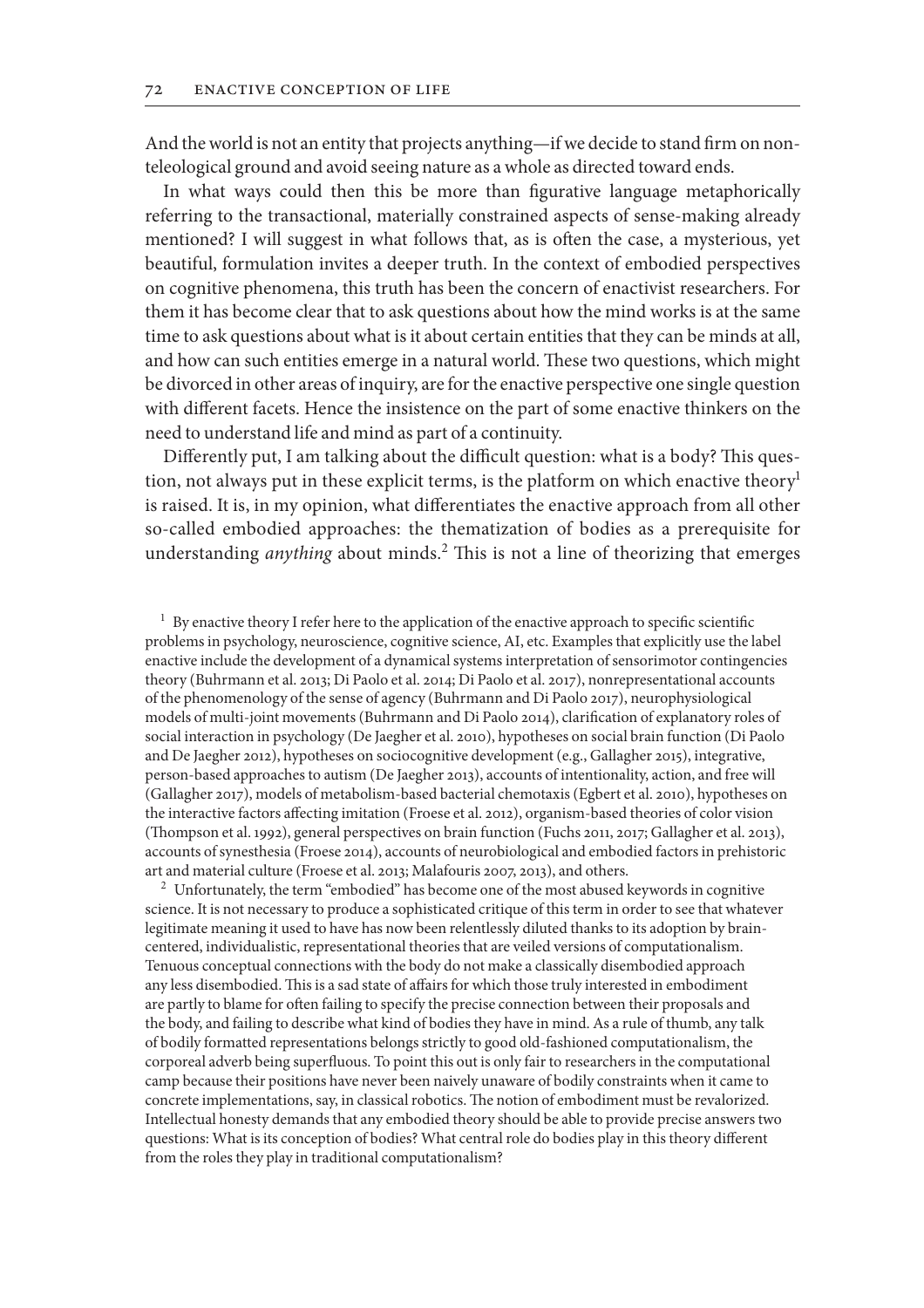from scratch with the enactive approach (Varela et al. 1991; Thompson 2007), even though it saw one of its clearest formulations in Francisco Varela's later work (e.g., Varela 1997, 2000). The idea has roots in the earlier theory of autopoiesis (Maturana and Varela 1980), an attempt to give a systematic, generative, logical answer to the question: what is a living system? It also traces back to other notable precursors, as I will mention later.

If we take the project-of-the-world image at face value, then, albeit voided of any teleological implications, we get a hint of the kind of inquiry we are trying to circumscribe; ultimately one that ofers important conceptual categories for any theorizing about cognitive phenomena. To ask about the meaning of this image, to ask how a medium projects itself into a subjects and objects, is to ask about the material conditions out of which pre-individual processes result in the individuation of living organisms, and the concomitant emergence of *their* world. It is also to demonstrate the intimate relation between these two moments, subject and world, as they co-emerge dialectically out of the same tensions found in pregnant materiality (see, e.g., Grosz 2011). It is also to ask in what ways these conditions relate to forms of psychic and collective individuation. Finally, it is to ask whether these material conditions provide only a background of enabling factors, which can then be assumed invariant across diferent instances of cognition, and therefore "safely ignored" for specifc research projects, or whether, on the contrary, these conditions permeate all cognitive and social phenomena and make their understanding inescapable for any scientifc project concerning the mind, no matter how specifc.

### **Life and Mind Continuity**

The enactive insistence on the continuity between life and mind has often been met either with impatience or misunderstanding. It is one of those situations where language can fail, giving the impression that one is talking nonsense or else saying something trivial and widely accepted. This means we must go back into it and attempt once again to clear the ground.

It is true: to say that there is continuity between life and mind could be seen as trivial and unimportant, especially in the context of widespread belief in the unity of science. Afer all, we do not know of any empirical instance of mental phenomena that does not also involve at least one living organism. The question is, does this knowledge matter for attempting to explain specifc mental phenomena? Will attention to life-mind continuity have an infuence in, say, theories of perception? Even to say that continuity implies that certain explanations used for understanding life will play important roles in any attempt to understand the mind could be met with shrugged shoulders. Do we not afer all in disciplines like neuroscience, ethology, psychology, psychopharmacology, psychiatry, etc., already lean strongly on biological knowledge for support in explaining mental phenomena?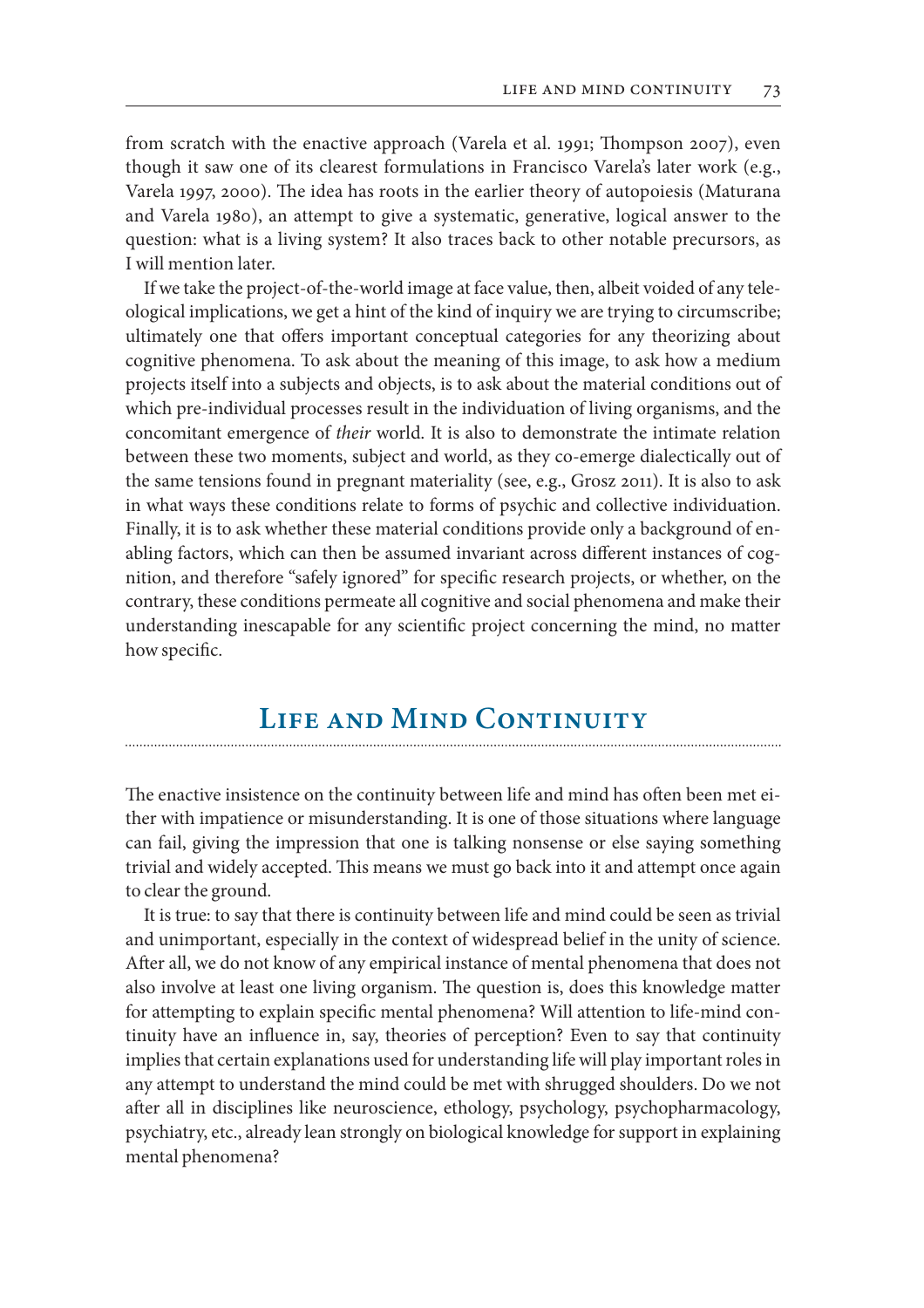So one reaction is: we have been doing life-mind continuity all along. The other reaction is: this is nonsense. Defenders of the enactive approach may be at fault to some extent in this case. Synoptic formulas such as life = cognition have had their provocative initial impact diluted by their implausibility according to reasonable interpretations. Do such statements mean that life is coextensive with cognition? Are we performing a cognitive operation when, say, we digest our lunch? Are all currently living species equally "cognitive" since they are all equally alive? Is psychology reducible to biology? These and similar questions can tire the enactivist, but they are only fair if she is seen as standing behind a notion of continuity as the confation of psychic and biological phenomena.

Between triviality and nonsense lies a deeper meaning of the continuity thesis. In the fewest possible words: mental phenomena constitutively demand explanations of individuality, agency, and subjectivity, and the principles and conceptual categories for these explanations are the same as those required by attempts to explain the phenomenon of life. Moreover, those conceptual categories and principles are not incidentally useful, but lie at the core of the question we have raised earlier: what are bodies?

Another way to put this is to say that a continuity thesis underlines the naturalistic project of the enactive approach. This is comparable to the same attitude adopted by John Dewey in his naturalistic theory of logic. According to him the primary postulate of such a theory is the "continuity of the lower (less complex) and the higher (more complex) activities and forms" (Dewey 1938, p. 30). Dewey maps the contour of the notion of continuity by making explicit what it excludes: a "complete rupture on one side and mere repetition of identities on the other; it precludes reduction of the 'higher' to the 'lower' just as it precludes complete breaks and gaps" (Dewey 1938, p. 30). Take the example of biological development; we cannot say in advance:

that development proceeds by minute increments or by abrupt mutations; that it proceeds from the part to the whole by means of compounding of elements, or that it proceeds by diferentiation of gross wholes into defnite related parts. None of these possibilities are excluded as *hypotheses* to be tested by the results of investigation. What *is* excluded by the postulate of continuity is the appearance upon the scene of a totally new outside force as a cause of changes that occur. (Dewey 1938, p. 31)

To this we would add not so much an emphasis on "forces" outside the naturalistic framework but the rejection of the sudden appearance of fully independent novel levels of description—for instance, the realm of human normativity—without an account of how their emergence and relative autonomy is grounded on (understandable in terms of and interaction with) phenomena at other levels. This is as much a causal/historical point as it is ontological. The continuity thesis therefore proposes the need for a theoretical path that links living, mental, and social phenomena. The project, however, remains non-reductionistic for these three reasons: (1) it seeks explanations of emergent phenomena through theoretical and experimental investigations of, for example, selforganization and complex multi-scale interactions; (2) it replaces the notion of an independence of levels of inquiry (e.g., biology, psychology, sociology) with a notion of relative autonomy and postulates the conditions by which this autonomy can be tested;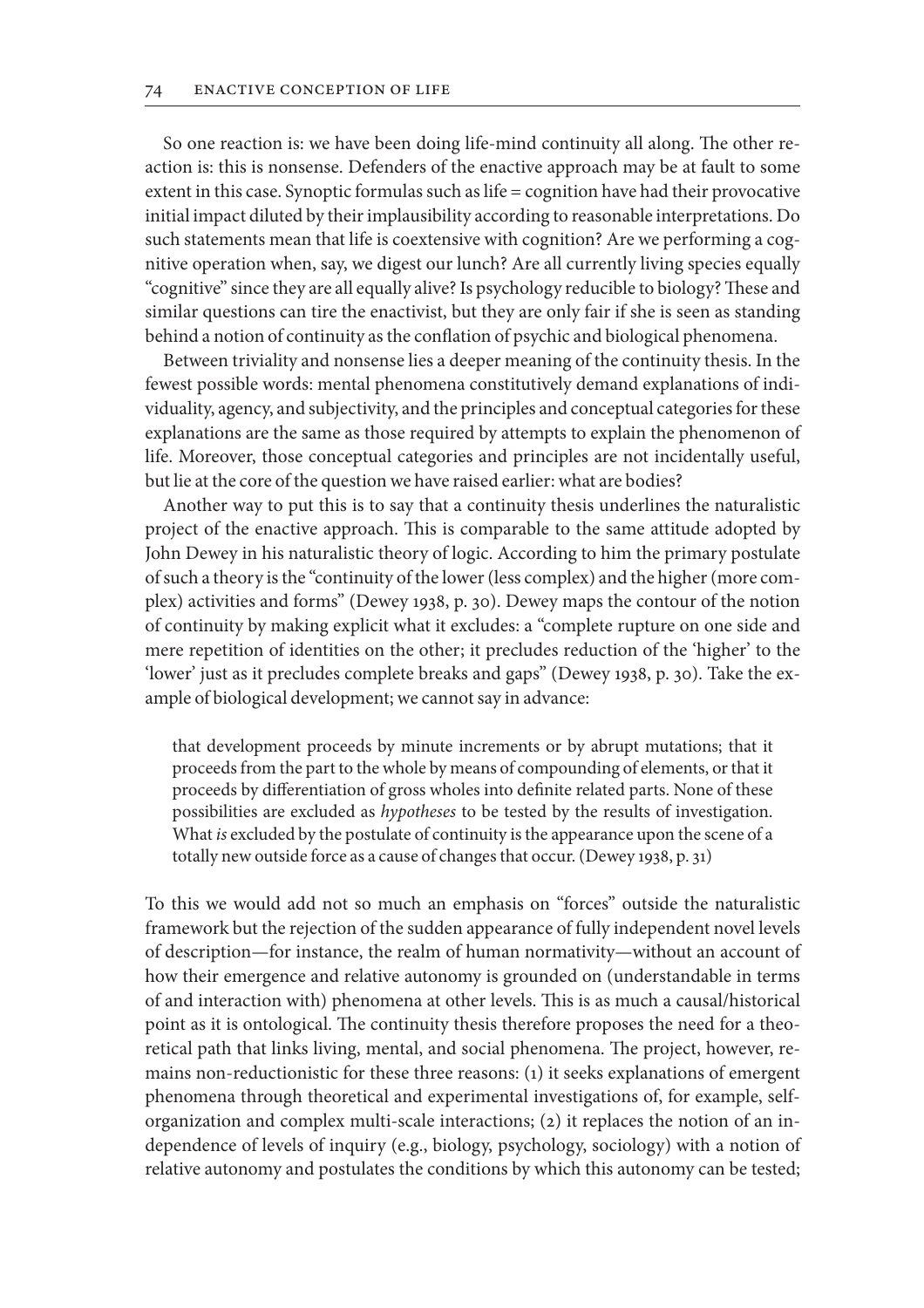and (3) it advances the possibility of various kinds of interactions between levels leading potentially to evolving forms of cross-level mutual dependence and transformations.

We have said it on other occasions: the enactive approach is best described as a nonreductive naturalism (Di Paolo et al. 2010) and the life-mind continuity is its core methodological, epistemological, and ontological attitude. Living and mental phenomena belong to intertwined branches of a same ontological tree (not that they must be equivalent or coextensive) and their study demands related epistemological tools.

## **Do the Sciences of the Mind Need an Account of Individuation and Agency?**

Theories of cognition should be able to provide the operational conceptual categories with which to describe their objects of study and distinguish them from those outside their remit. They should be able to say in concrete terms what sort of system, event, or phenomenon counts as cognitive and in which cases it does not. Accounts that do not meet this mark are pre-scientific. This does not mean they cannot lead to interesting or important knowledge or even to practical solutions to problems or technological innovations. It only means that the bits of knowledge so generated are provisionally held together by intuition or tradition and not by an articulated theoretical framework.

The conceptual categories mentioned earlier—individuality, agency, and subjectivity—lie at a blind spot of functionalist approaches to cognition, whether classical or "embodied." Such approaches must assume these notions as given and unproblematic. Otherwise, they cannot work. Let us examinewhy.

The idea that it is possible to explain cognitive phenomena in terms of the commerce of functional, representational neural states, bits of information, vehicles and content, etc. implies that a certain stationarity<sup>3</sup> is needed in the permitted variations of states that the cognitive system may undergo. We can call this the informational frame within which functional states have well-defned roles. By defnition of what it means to be an information-processing system, the cognitive machinery that processes information cannot therefore change in non-stationary and open-ended ways without at the same time limiting the range of applicability of a functional explanation.<sup>4</sup> One solution adopted for dealing with this problem, say, in theories of learning, is to assume that cognitive systems operate in at least two sufficiently distinct time scales: a fast time scale that corresponds to a settled functional system, and a slow time scale that corresponds to

<sup>&</sup>lt;sup>3</sup> A process is said to be stationary if the probability distributions for its states do not change over time, that is, if it does not present transient trends that alter general statistical properties such as mean or standard deviation.

<sup>&</sup>lt;sup>4</sup> It may still be possible for non-stationary changes to occur within a complex system such that certain regions of the system conserve a relative stationarity. Within these regions, at the appropriate time scales, it may be possible to perform valid functional analyses at a local level.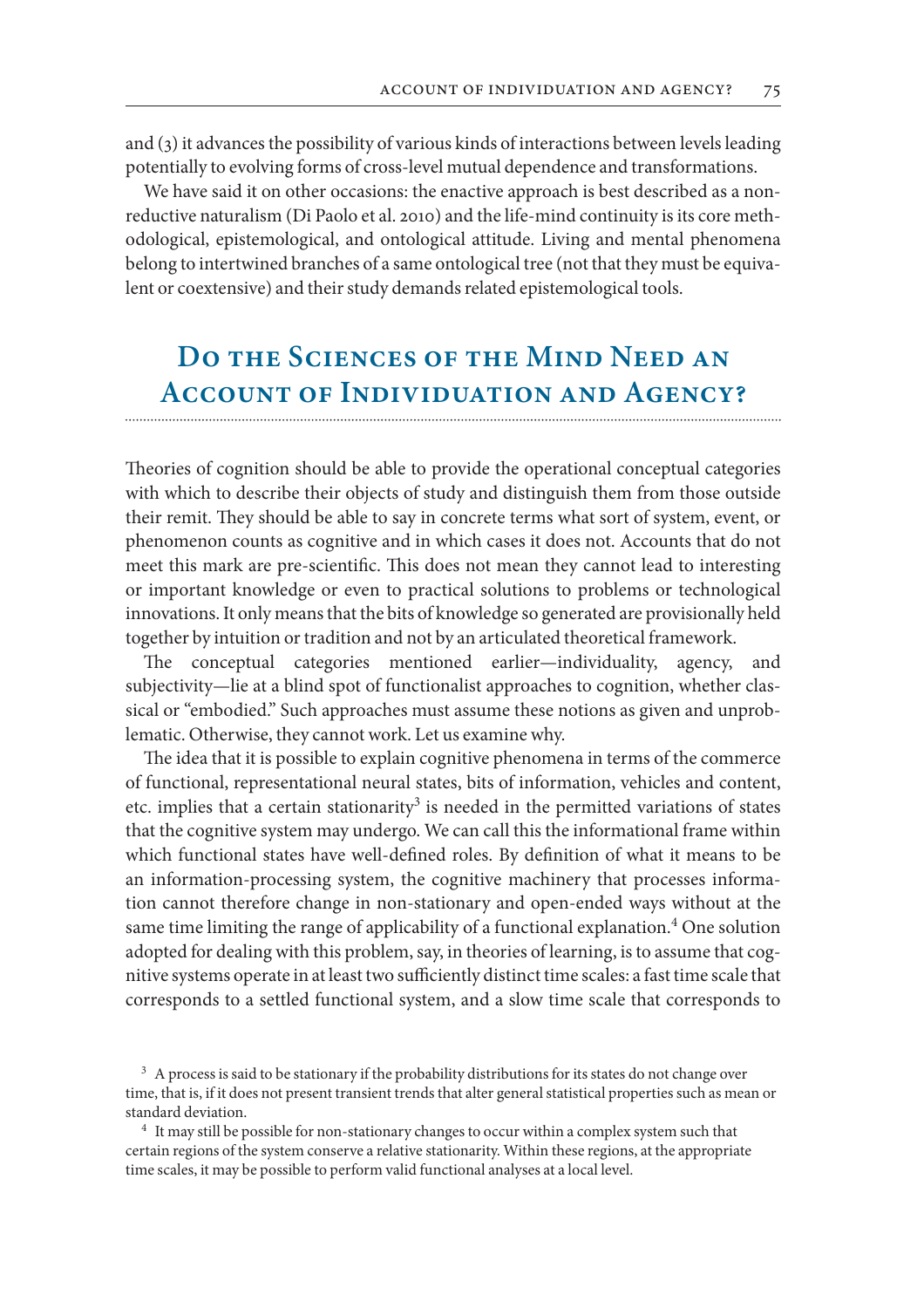how this system changes its functional frame over time. The interaction between these time scales is hierarchical and essentially non-messy. They accord with Simon's (1962) postulates for near-decomposable systems. The whole framework remains functionalist in that changes in the frame occur in a way that is itself given by a more encompassing stationary frame, for example, plasticity rules in a neuronal network.

But here we face a problem: the question of what constitutes a cognitive system as an extended spatiotemporal entity (in essence, the issue of how it *becomes* a cognitive system) as well as the question of how a domain of signifcance is constituted in the here and now of a concrete situation (e.g., how activity is framed as appropriate to a context or a motivation)—two intimately connected questions in the enactive approach—demand answers in terms of transformative (frame-changing, frame-establishing) processes, i.e., they demand a non-stationary story. Given these constraints, only two options are open for functionalists: either (1) assume that the issue of becoming a cognitive system is a non-question, i.e., that nothing except convention distinguishes cognitive systems from any other system of functional relations, such as toasters, or (2) assume that it is interesting but irrelevant, i.e., that the answer to this question corresponds to a diferent science, such as biology, and that once given, it does not contaminate cognitive science and one can safely assume that it does not bear on the explanation of concrete cognition. Similar options are available for the second question, that of the emergence of concrete frames of signifcance.

Functionalism, even in its embodied versions, has (mostly tacitly) gone for either one of these options. The functionalist would be safe if there were nothing special about cognitive systems that would distinguish them from other systems that could be assumed to be stationary. Alternatively, even if during a period of construction the cognitive system does not verify the assumption of stationarity, this could be assumed to be a welldelimited period of transient transformations outside the remit of cognitive science, afer which, the cognitive system can be safely be treated as stationary.

Why is stationarity at odds with an account of individuation? There is, first, an empirical answer, namely that such seems to be the nature of all known forms of cognitive systems: they grow, develop, adapt to unforeseen circumstances, and seem to have an open-ended (though not unconstrained) reserve of potentialities, which we have no reason to assume are all pre-given at birth, since potentialities are always relational with respect to an open-ended environment. As the enactive story unfolds, a stronger, conceptual answer emerges. It postulates that ongoing, open-ended, precarious processes are logically necessary for what makes a system cognitive. Like living systems, cognitive systems are identifable as centers of activity and perspective. Cognition occurs when there is a cognizer that cognizes about something. This means that there is an entity that takes a stance, and from this stance relations between itself (the cognizer) and its world are inherently meaningful. But there cannot be any such relations unless the entity we call the cognizer is also an individuated entity. And as we will see, these relations cannot be meaningful unless individuation is an ongoing, open, precarious process; i.e., a non-stationary one. The possibility of unpredictable, frame-transforming changes is inherent to being a cognitive system, even in the particular circumstances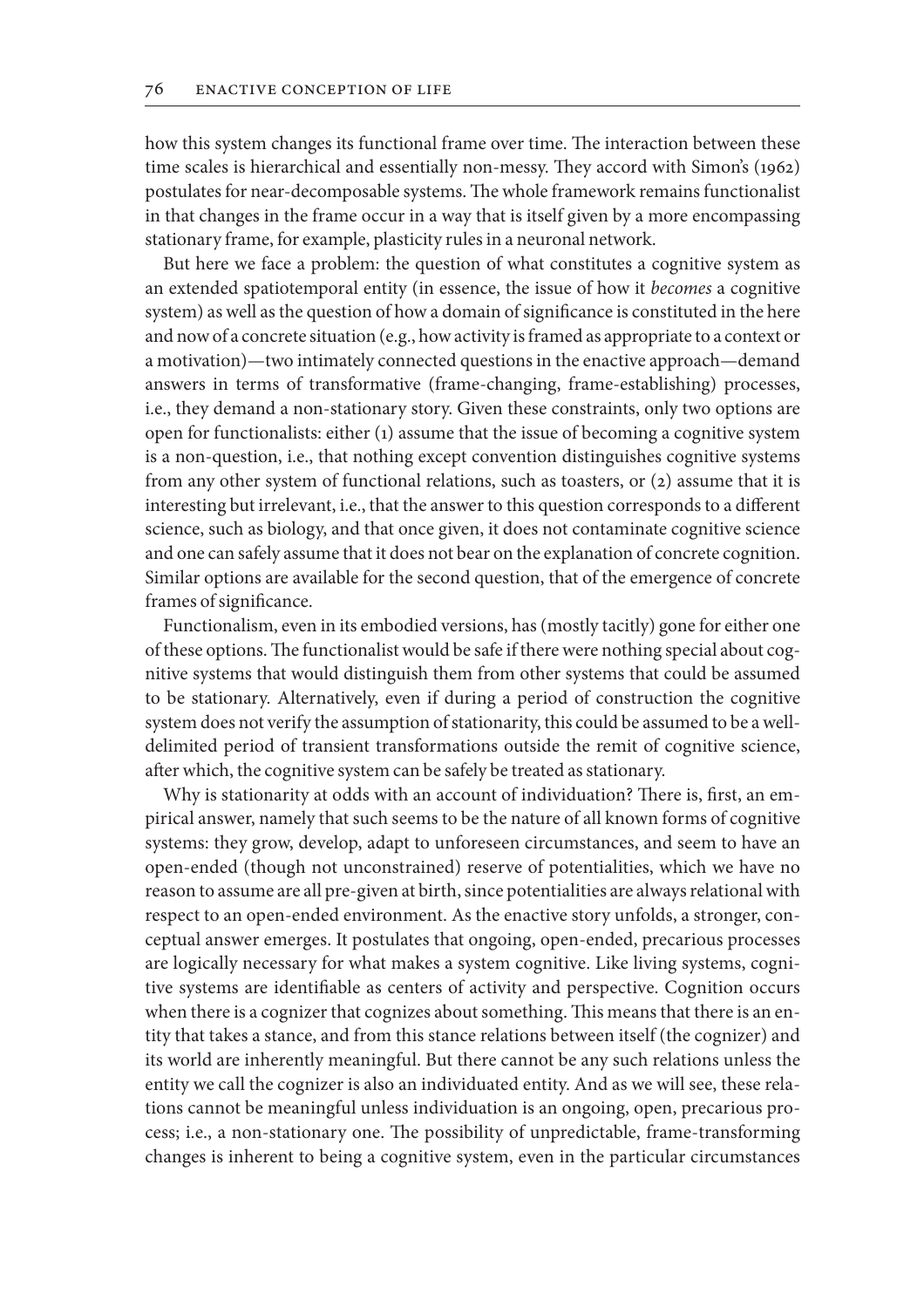where these changes are not actually occurring. Hence, to be a cognitive entity is to be a (generally) non-stationary organization in a (generally) non-stationary relation with the world. Since functionalism is limited to cases in which we can safely make the stationary approximation, it follows that it cannot account for fundamental aspects of cognition.

This is not merely an arcane conceptual issue. In many ways, its implications are always close to the surface in concrete research. When we study attention, volition, sense of agency, decision-making, value systems, learning, etc., all of these aspects are implicit. What makes a cognitive system one that can act purposefully, do so with spontaneity, have concerns about its ongoing well-being and activities as well as concern for others, decide correctly, recognize and solve problems, and so on? To try to answer how such acts are performed without understanding why they are carried out at all, why they are of any relevance for the cognitive agent in the frst place, does not even amount to half the story. In the mind sciences, there can be no general account of "how it works" without also offering an explanation of "what is at stake and for whom," since these questions are inseparable. Otherwise, we are speaking of complex systems theory, not cognitive science.

Without a solid account of individuality, agency, and subjectivity, we have not even scratched the surface of a theory of the mind, and all the well-established results are provisional because we have no theory that specifes their range of validity, only intuitions and empirical data (which can only give instances of (non-)contradiction of an assumption, but not in themselves explicate the limits of its generalization).

Similar points can be made about the inexistence of a theory of agency in cognitive science, both traditional and "embodied." Again, nothing in functionalism, except external convention or convenience, enables us to theoretically distinguish between a system that is simply coupled to its environment, like the planets in the solar system are gravitationally coupled to the sun and each other, and a cognitive system that is an agent in a meaningful world. An agent does things as well as has things happen to it. Again, in practice, this lack is always complemented by some tacit commonsense assumptions when focusing on specifc research concerns. We tend to assume that there is a clear diference between a person moving an arm of her own volition vs. having it moved by an experimenter. But do we have in principle ways to distinguish less obvious cases or to question whether accompanying the experimenter's movements and not opposing them is not also a volitional act?

In short, it seems that there are good reasons to bring to the surface some of the hidden assumptions of the prevalent functionalist framework in the sciences of mind not only as a healthy exercise, but in order to offer a possible explanation of why certain questions have never been the center of cognitive science research, such as the question of cognitive becoming or the question of the constitution of agency. Enactive theory has, in addition, deeper reasons. These are the issues that permeate all aspects of cognition for this approach. However, this does not mean that it is not possible sometimes to assume that some of these theoretical worries will have limited impact in specifc cases of interest. Whether this is a good epistemological move or not, however, necessitates a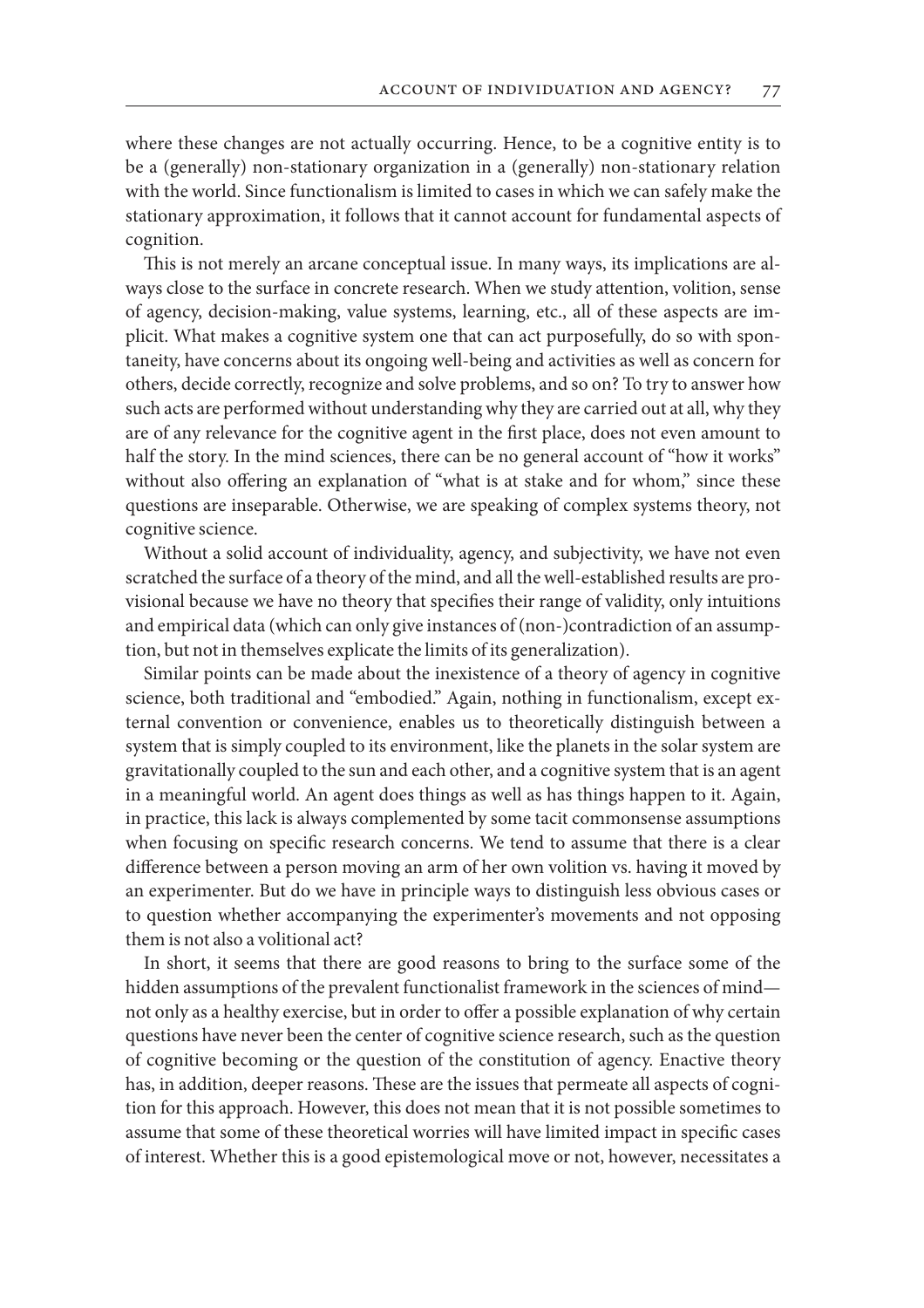theoretically loaded framework to justify it, very much in the same way as the theory of relativity itself provides the justifcation of what conditions validate the applicability of Newtonian mechanics.

We then turn to reviewing these deeper reasons in the next sections.

### **Autopoiesis**

The enactive view of life and mind derives from the theory of autopoiesis—if by derivation we mean the historical sense of progression of ideas and not the logical sense of entailment. In fact, much of what is predicated by enactivists, especially in relation to norms, agency, and social interaction, is diferent and even quite at odds with classical autopoietic theory (Maturana and Varela 1980; Maturana 2002). I will not rehearse the technical arguments but will highlight some of these diferences as we proceed.

The theory of autopoiesis emerged in the 1970s as a response to prevailing views in biology, neuroscience, and psychology, which lacked deep scientifc conceptions of organisms, agents, or persons. Autopoietic theory rejected notions of information processing, since they tend to confate phenomena at the supra-, sub-, and organismic levels. Instead, it adopted an epistemology based on systems theory to postulate that the identifying feature of any system is not its conventional labels, nor its contingent spatiotemporal arrangements, but its organization. Defne the organization of a system and you will achieve two things. First, you will defne a class of systems that share this organization, such that diferent instances in this class can be said to belong together, regardless of how much they difer in terms of how their organization is actually instantiated. This seems obvious enough. However, any predicate based on a logical analysis of the properties of a given organization, will ipso facto apply to all instances of a class, which is a useful conceptual tool when we deal with complex systems. Second, given a particular instance of a class of systems, the conservation of its organization is what permits an observer to postulate its identity through time as that particular instance; its haecceity. Thus, while the observed system may change in structure, an observer can say that this is the same system provided its organization is unchanged. Conversely, a change of organization is sufficient to say that the same spatiotemporal arrangement of processes is no longer the same system that it was before. It has transformed into something else or it has disappeared.<sup>5</sup>

It is possible to raise some criticisms at this stage already, for instance, the apparent lack of material and temporal constraints underpinning the idea of a sustained

<sup>&</sup>lt;sup>5</sup> Classical autopoietic theory works like mathematical set theory: while a given organization may be instantiated in diferent concrete structures, it is also the case that a particular concrete system may embody more than one organization, on condition that there is no contradiction between them. Tus *this* dog is a mammal, but also an animal and also a living system, each category implying a broader organization and class identity.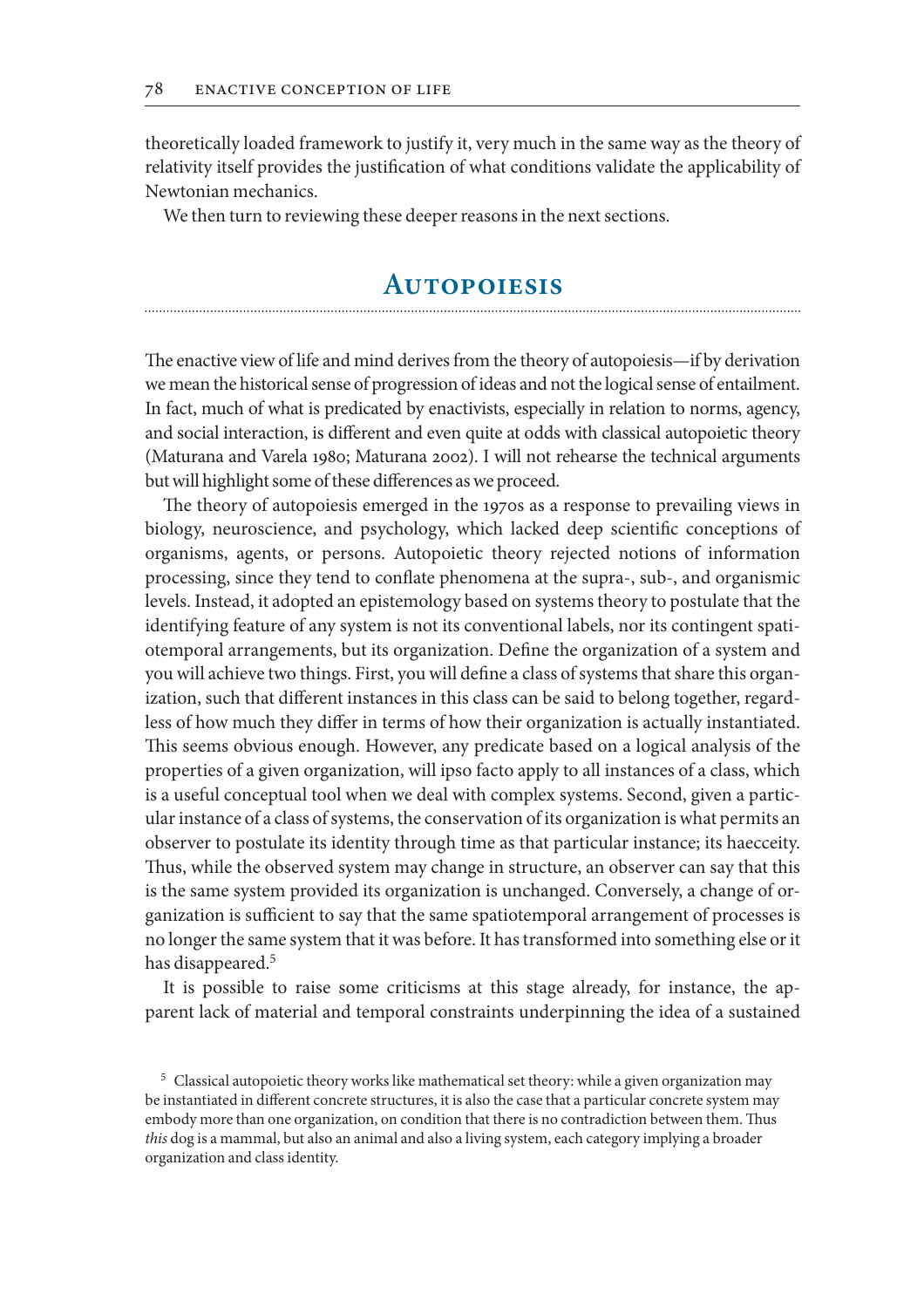organization. Notice also the silence about history and about relations; strictly speaking, all that needs to be known about the identity of a system is given intrinsically and contemporaneously from within the system itself. It is not tendencies or relations or forms of becoming or potentialities that will take ontological precedence in the theory of autopoiesis, but conserved being as defined by organizational properties. The latter may themselves be relational but they belong to the system in that they are the sufficient constitutive relations that establish the class identity of the system. They are to be distinguished from relations *between* systems so defned.

Many conceptual categories that are historical or relational cannot be approached in this way: e.g., being the ofspring of, being a twin, being capable of reproduction, belonging to a group, etc. Such relational, historical observations, according to autopoietic theory, belong to the cognitive domain of the observer, which is a quick way of dismissing them in order to focus only on set-theoretic, immanent, operational relations as they are actualized here and now. These, however, are no less observerdependent since they always imply an epistemic grounding on the part of the observer. In practical terms, the choice of what counts as relevant variables, parameters, and constraints is always precisely that: a choice. Conceived at the level of quantum interactions or at a scale of attoseconds, a living cell does not reveal itself to an observer as autopoietic. Exactly the same epistemic condition holds for the relational/historical categories that autopoietic theorists feel uncomfortable with—once the domain of observation is chosen, their manifestation in this domain is not arbitrary nor is it a matter of convenience or convention.

These worries will resurface later. In any case, based on this systemic framework, to ask the question of how an organism, a living system, should be conceived of is to ask about its organization. More precisely, the central move in autopoietic theory is to propose the description of the organization of a class of systems such that living systems fall neatly into this class, and nonliving systems fall outside it. The proposed description is the defnition of autopoiesis as a network of molecular processes undergoing material transformations (including production and destruction) with the following organizational conditions: (1) the network realizes the relations that give rise to the production of its constitutive processes, and (2) the processes constitute the network as a concrete unity in space and defne its topological relations (see Maturana and Varela 1980, pp. 78–9; Varela 1979, p. 13).

We may call Condition 1 the *self-production* condition and Condition 2 the *selfdistinction* condition.

"Autopoiesis is necessary and sufficient to characterize the organization of living systems" (Varela 1979, p. 17; Maturana and Varela 1980, p. 82, emphasis removed). It is a set-theoretic description of a self-producing and self-distinguishing system, an idea with precursors such as Kant's conception of life as the mutual production of parts and whole and Hegel's reworking of this idea (Kreines 2009; Michelini 2012), the work of physiologists in the Revolutionary period like Xavier Bichat (1800), and mid-twentieth-century philosophers like Hans Jonas (1966) and Georges Canguilhem (1965) (who already in 1951 used the term *autopoietic* to refer to the character of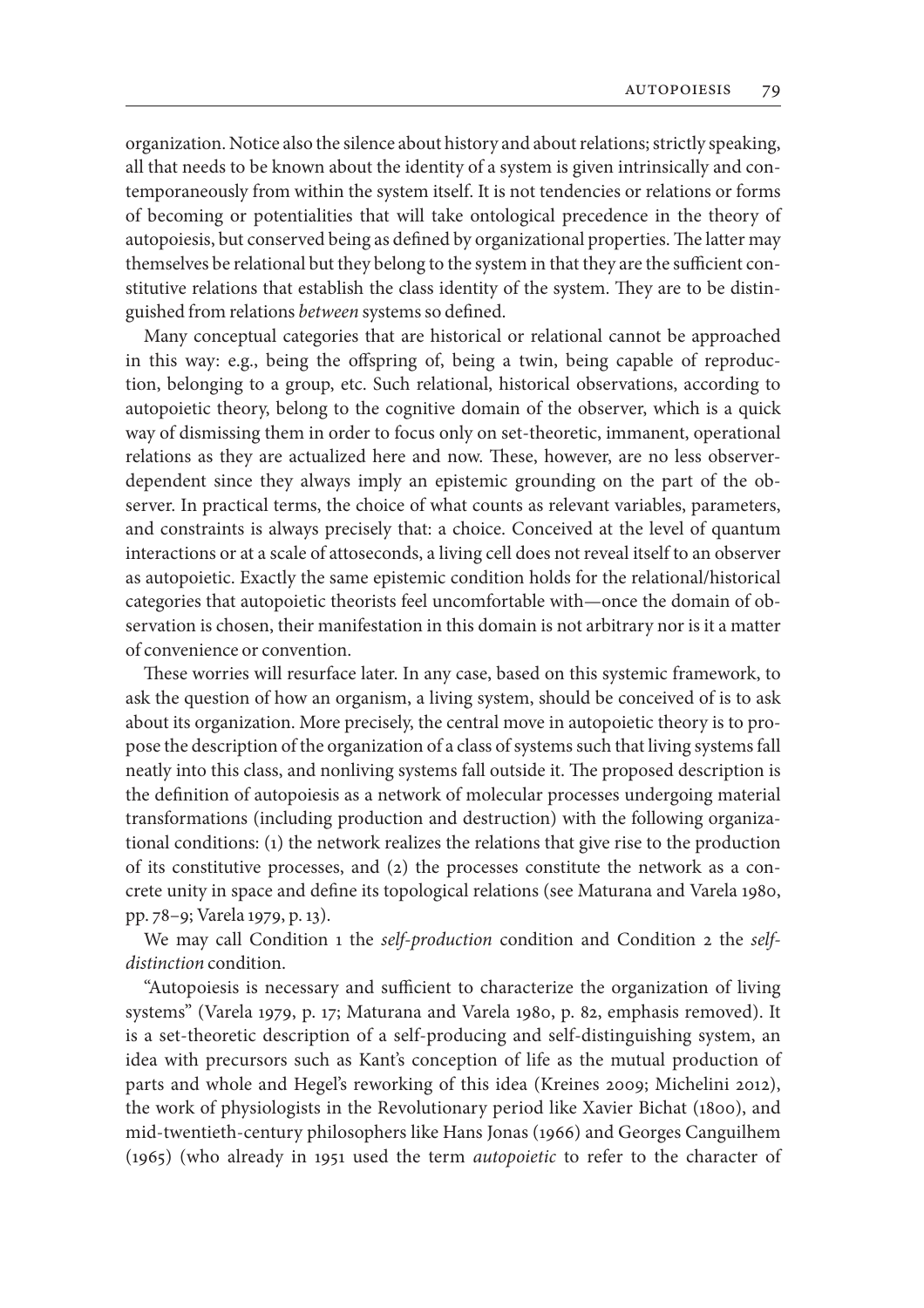organic activity).<sup>6</sup> Autopoiesis is the idea that a living system is one that is constantly constructing itself and by this activity making itself distinct from its environment.

Introducing an operational description of the organization of living system is only the frst step because, as we said earlier, anything that can be deduced logically from this defnition will apply to any system that shares this organization. In this way, autopoietic theory challenges various widely held postulates, such as the very possibility of mental representations, and offers non-traditional conceptions of communication, sociality, evolution, and language (Maturana and Varela 1980; Maturana 2002). It would take too long to review these implications here.

The force of some of these challenges to tradition is inherited by the enactive approach, which nevertheless questions some of the starting assumptions and interpretations of autopoietic theory.

# **The Co-Definition Between Organism and Environment**

Worries about autopoietic theory cannot hide the fact that the enactive approach is a historical ofshoot of these ideas, in particular, as exemplifed in the later work of Francisco Varela. Already moving beyond some of the limitations mentioned earlier, Varela conceived of autonomy as an idea wider than autopoiesis, applicable to other phenomena exhibiting some form of self-sustained identity through operational closure. In other words, the conditions of self-production and self-distinction could be applied in several diferent domains, not just the domain of molecular transformations (Varela 1979). Eventually, his contributions to work on immune networks cell assemblies in neuroscience, and his contact with various traditions exploring human experience (phenomenology, meditation, psychoanalysis) led him along a path of refnement and reformulation of some of the assumptions of autopoietic theory (e.g., Varela 1997, 2000; Varela et al. 1991).

There are some important differences between the enactive and the strictly autopoietic conceptions of life. These differences involve dropping some conceptual barriers such as the one separating constructive (internal) and relational (cognitive) phenomena. They also involve the introduction of precariousness as a constitutive element eliminating trivial interpretations of autonomy and necessitating a notion of adaptivity (Di Paolo 2005; Di Paolo and Thompson 2014). Perhaps the most crucial difference is an idea proposed by Varela explicitly toward the end of his life (Weber and Varela 2002): that autonomy as a

<sup>&</sup>lt;sup>6</sup> "Only after a long series of obstacles surmounted and errors acknowledged did man come to suspect and recognize the autopoetic [sic] character of organic activity" (1965, p. 9). The text on experimentation in animal biology was part of a presentation given by Canguilhem in 1951 in Sèvres, France, and published as part of the collection *La Connaissance de la vie* in 1952 and re-edited in 1965.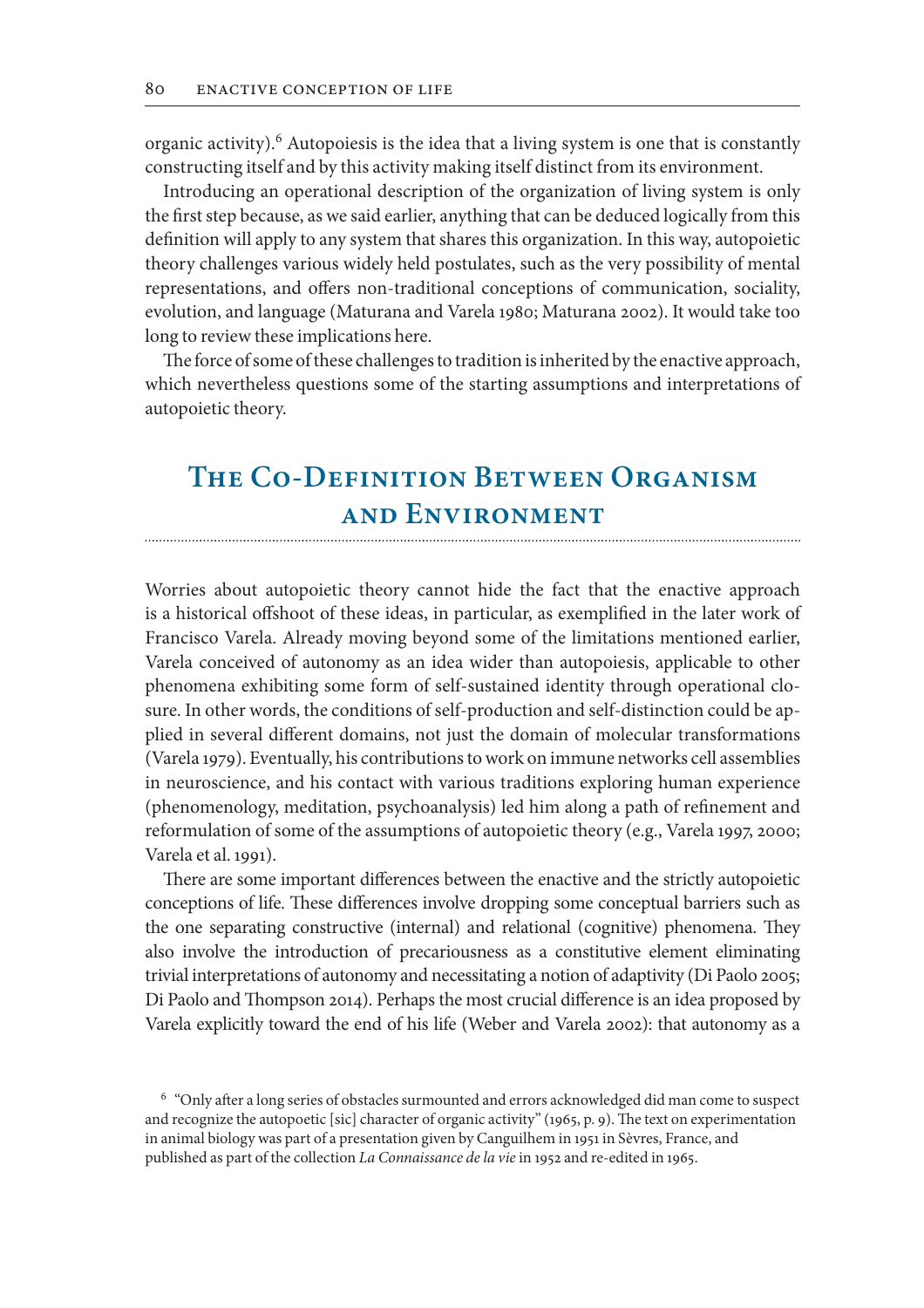property of living and cognitive systems is the grounding of the frst layer of teleology and normativity according to which an organism can relate to the world in meaningful terms. In other words, adaptive autonomy, a non-mysterious property of some natural systems, is the condition of possibility, as well as the conceptual ground of sense-making, or simply, mind.

Instead of rehearsing this story, which has been told on other occasions (Di Paolo 2005, 2009; Tompson 2007), I would like here to present the enactive concept of life in a diferent form. I will approach it as the overcoming of dialectical tensions in the relation between organism and environment.

This relation is indeed where all the fascinating stuff happens, at least for those interested in cognition. The state-determined dynamics of the internal processes that constitute an autopoietic system have been used in the original literature to argue against the possibility of mental representations. In a nutshell, whatever impinges on an autopoietic system has only a triggering, not a formative efect on what subsequently goes on internally within the system. This is determined solely by the internal dynamics (Maturana and Varela 1980, pp. 81, 127). For this reason, all that is possible to say about the internal processes and the relations that the system enters into as a whole is that they have a relation of coherence, meaning that these conditions are not at odds which each other; otherwise the system would stop being autopoietic.<sup>7</sup> This is what is called structural

 $^7$  Because it does not bear on the main thrust of this section, I mention only as an aside an overlooked problem with this kind of reasoning. The notion that the determining role in a state-determined system is played only by the states of that system and that an external perturbation at most triggers a particular chain of internal changes seems quite straightforward from an abstract perspective. And yet we should ask whether this is sufficient for claiming that the triggering perturbation is incapable of playing a formative/structuring role in the system's subsequent changes of state. It obviously could not create these changes all by itself, and the autopoietic argument against a *determining* efect of an external stimulus resulting in a representational token "shaped" or informed solely by the properties of this stimulus still stands (all that matters for this is that internal dynamics are state-*dependent*, not state-*determined*). However, once we consider complex systems far from equilibrium that are materially and energetically open to exchanges with the environment, we must also take into account that such systems can reach states with a variety of types of stability, including critical metastable states which are poised between a few lower energy, relatively more stable options. For some types of complex systems, the evolution toward such critical states is actually likely (Bak et al. 1987). These critical states by themselves, save for fuctuations, will not evolve into any of the lower energy options unless presented with an external trigger. This is precisely the meaning of information used by Gilbert Simondon (2005) in his analysis of individuation processes in nature. One of his recurrent examples is the process of crystallization. A supersaturated solution (the system) will remain in a metastable state until the process of crystallization is initiated by the presence of a seed (the perturbation). During this process there is a passage to a lower energy state "shaped" or in-*formed* by physical characteristics of the seed. Some compounds can potentially crystallize into more than one lattice shape—which lattice is actualized will depend on the seed. In this sense, a trigger is indeed a perturbation and does not in itself carry out the process of crystallization or the determination of the possible options for crystal structures. These virtual alternatives are defned by the system's critical state and the energy and material resources for formation of crystals are also provided by the system. Depending on the particular question of interest, however, it may make sense to speak of an *in-formational* process (Oyama 2000) that occurs at the *encounter* of seed and solution involving not abstract form being bestowed on formless matter (as content on vehicles), but material form (the seed) and being propagated (transduced) in interaction with both actually and virtually pre-formed matter (the critical-state solution).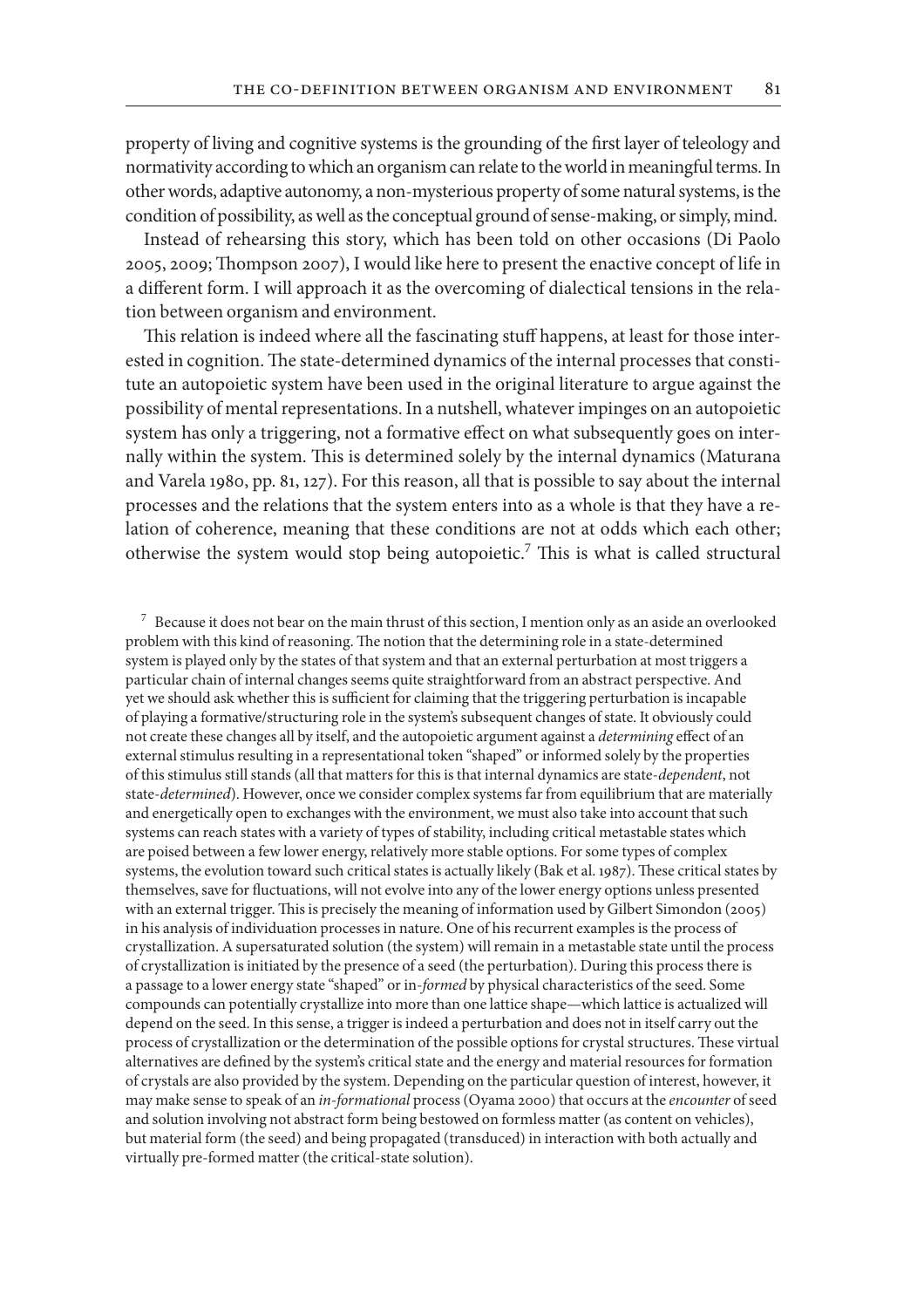coupling. The interpretation of the relation between internal and external phenomena that emerges from taking structural coupling as fully characterizing the organismenvironment relation is a strong one:

Systems as composite entities have a dual existence, namely, they exist as singularities that operate as simple unities in the domain in which they arise as totalities, and at the same time they exist as composite entities in the domain of the operation of their components. The relation between these two domains is not causal; these two domains do not intersect, nor do the phenomena which pertain to one occur in the other. (Maturana 2002, p. 12)

There is no possibility of naturalizing cognitive phenomena by using only the notion of structural coupling. It specifes only a minimal condition on the organism–environment relation: an organism is alive as long as it does not enter into destructive relations with the environment. But this minimal condition is insufficient to understand the inner links between life and meaning. In line with the principles of continuity discussed at the beginning, we must seek more specifc organism–environment relations that allow without contradicting structural coupling—a conclusion diferent from the dualism of non-intersecting domains.

Here it is worth quoting Varela at length in a passage written in 1996 for the preface to the second Spanish edition of the canonical text *De Máquinas y Seres Vivos*:

One of the criticisms that could be made of this work (as well as of my 1979 book), is that the critique of representation as a guide for explaining cognitive phenomena is replaced by a weak alternative: externality as a mere perturbation of the activity generated by operational closure, and which the organism interprets, be it at the cellular, immune, or neural level. To replace the notion of *input-output* with that of structural coupling was an important step in the right direction because in this way we avoid the classical language trap of making the organism into an information-processing system. But it is a weak formulation because it does not propose a constructive alternative since it leaves interaction in the fog of being a mere perturbation. Ofen, the critical point has been made, that *autopoiesis*, as formulated in this book, leads to a solipsistic position. Because of what I have just said, I think this criticism has some merit. The temptation of a solipsistic reading of these ideas derives from this: the notion of perturbation during structural coupling does not adequately take into account the regularities that emerge from a *history* of interaction in which the cognitive domain is neither constituted internally (in a way that efectively leads to solipsism) nor externally (as in traditional representational thought). In these last few years I have developed an explicit alternative that avoids these two stumbling blocks, making of historical reciprocity the key of a *co-de*f*nition* between an "autonomous" system and its environment. It is what I propose to call the perspective of *enaction* in biology and cognitive science. (Varela 2000, pp. 447–8, original emphasis, author's translation)

It seems that the canonical picture of non-intersecting domains, one corresponding to the phenomena participating in self-construction, the other corresponding to relations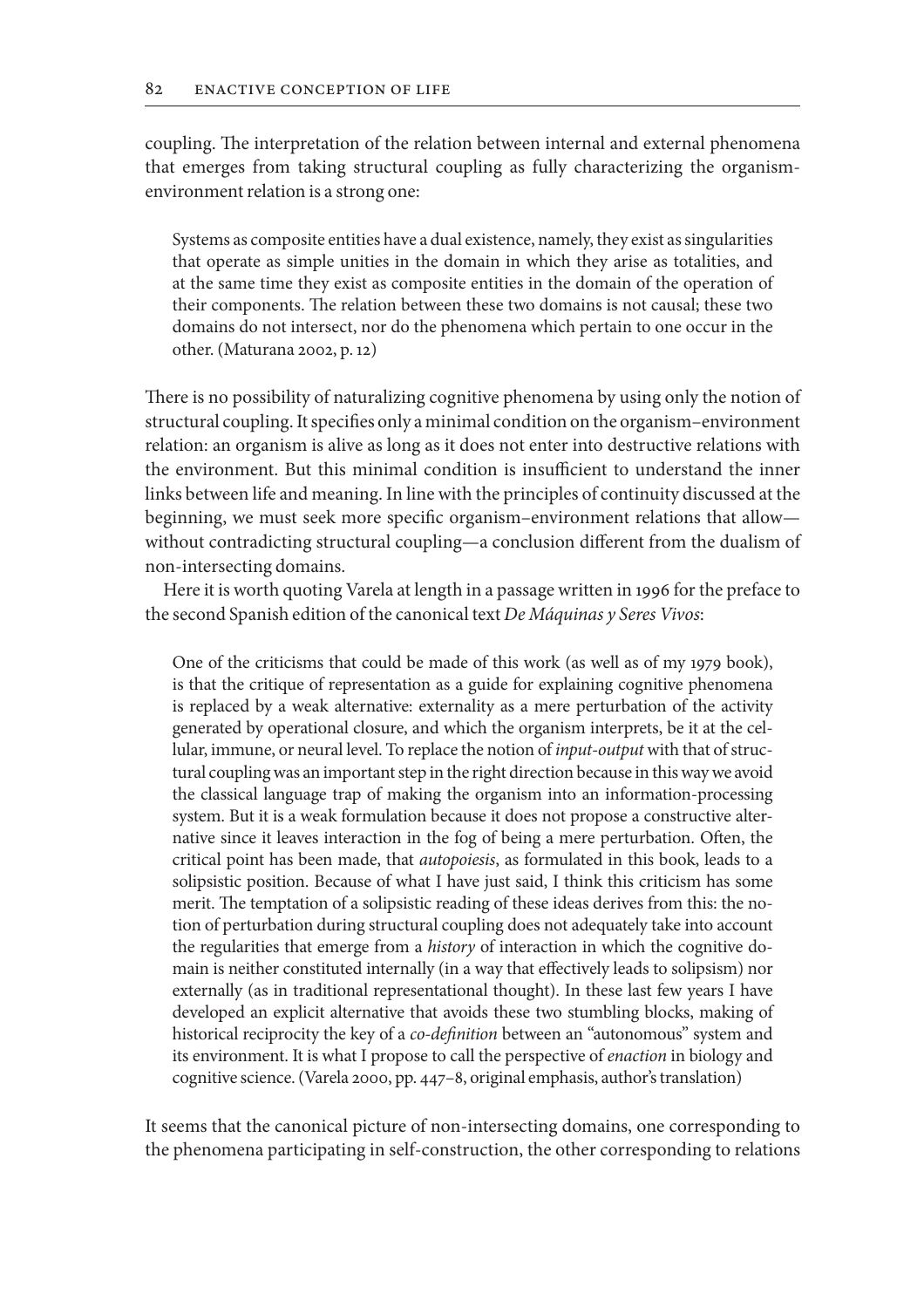entered into by the organism as a whole, is misleading. It is true that the lack of a determining relation between phenomena in one domain on phenomena on the other means that these domains are irreducible to each other. Thus, if we are in possession of all the relational facts between organism and environment, this knowledge will not suffice to predict with certainty how the internal dynamics of the organism will unfold. Conversely, knowledge about all the neural and physiological facts is insufficient for ascertaining the behavioral and perceptual facts likely to ensue in the relational domain. In each case there is a remainder of determination provided by each domain on itself. This is an important systemic lesson, but all it says is that one cannot reduce one domain to the other, not that the domains are non-intersecting, not that they cannot enable and constrain each other. A history of infuences between phenomena in each domain may indeed lead to more intimate (partial) co-determinations than simply the minimal mutual tolerance of structural coupling.

Let us consider again the two conditions of the defnition of autopoiesis (selfproduction and self-distinction), paying special attention to what they imply with respect to the organism–environment relation.

The self-production condition specifies that the network of component processes realizes the relations that give rise to the production (or regeneration) of the same processes. Realizing such relations in the real world implies establishing the conditions by which the fows of matter and energy present in the environment can be used in the regeneration of metabolic processes. Let us for a moment imagine what would be the ideal situation in which a form of life could realize these relations. This situation would correspond to the idealized circumstances in which every possible encounter of the organism with the external world produced a positive contribution to autopoiesis and none produced a negative contribution. In other words, if we take self-production on its own, the ideal condition would be one of total openness, such that every possible fow of matter and energy is taken advantage of. Unrealistic as this is, the case is that no relation with the environment would facilitate self-production more than this one if it were possible.

Consider now the self-distinction condition: the autopoietic system constitutes itself as a well-delimited unity with specifc topological relations. What would be the relation with the environment that would most ideally realize self-distinction? One of total robustness to any environmental infuence, i.e., perfectly shielded boundaries protecting the system. In this case, no possible interaction with the world could possibly put at risk the condition of being a distinct unity, simply because no interaction with the world would have any efect on the system.

There is a primordial tension to this definition of life insofar as the organismenvironment relations that best satisfy each of its two conditions tend in exact opposite directions. The tension is well captured by the original split of the autopoiesis definition in two separate conditions. The organism must tend to be self-enclosed to assert its distinctiveness as an individual, but it must also tend to be open to sustain its selfproduction as a far-from-equilibrium system. In the classical literature, this tension is not further thematized. It is apparently resolved by an offhand clarification: operational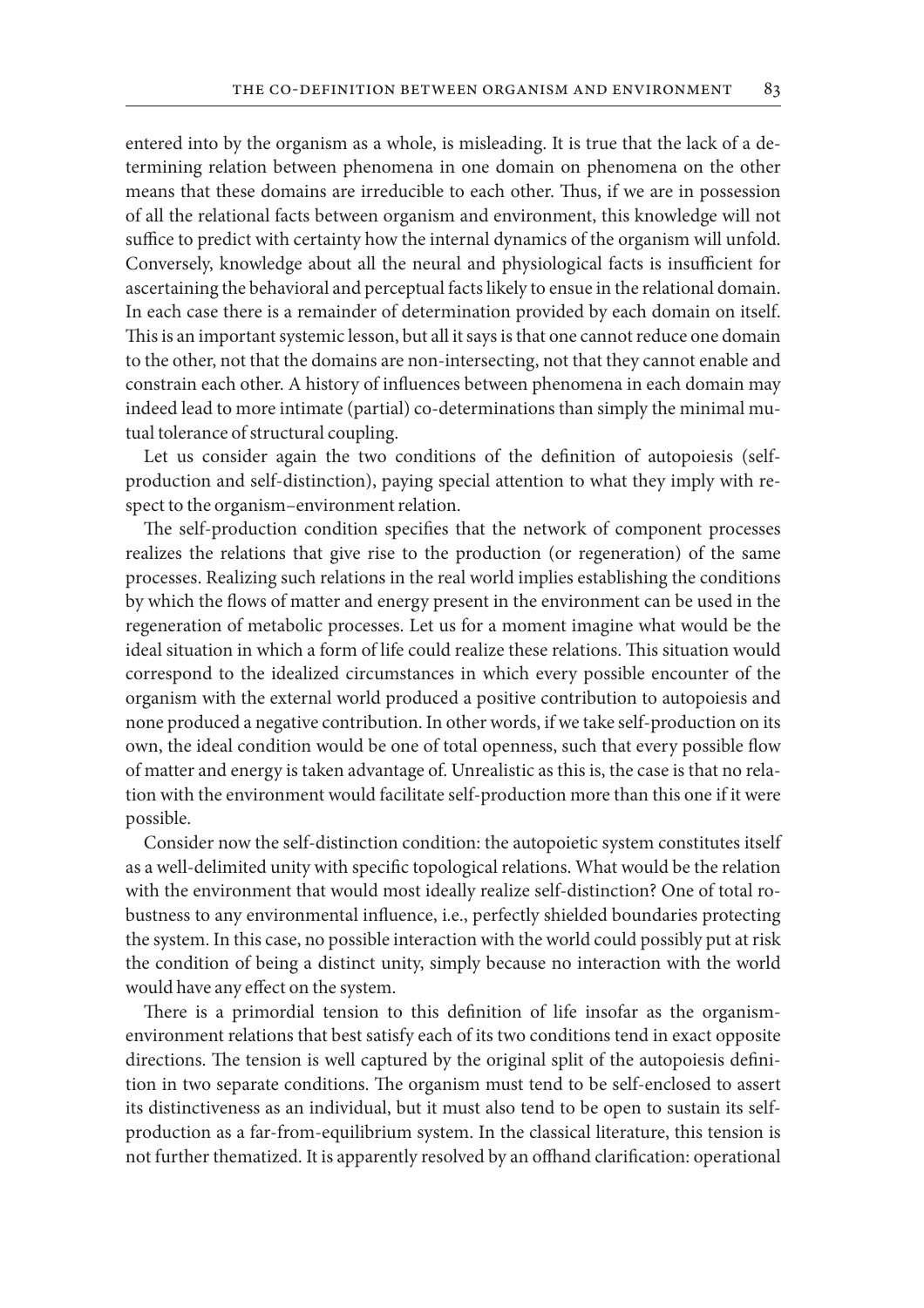closure does not imply material or energetic closure. But where in the world can we expect matter and energy to always flow in or out of a system in the "abstract," i.e., with zero influence on organizational/structural relations? This separation of function and fows is an abstraction aimed at in technological applications. Fuel is supposed to provide pure energy for the car engine and not alter its function. But we know that even in a system specifcally designed to approximate this condition as much as possible, this is only an idealization (witness the efects of low octane fuels on uncontrolled ignition in the combustion chamber, leading to engine "knock" and eventually to serious engine damage). In biology especially, most of the matter that flows across the cellular membrane is pre-formed (high-energy compounds, proteins, plasmids, etc.)

It is problematic to say that matter and energy may flow freely across the boundary of the organism, because if this happened it would soon become a violation of the selfdistinction requirement due to uncontrolled transformative efects. On the contrary, pre-formed active matter and energy can only fow *conditionally* across the organismic boundary.

Let us clarify how. The ideal organism-environment relation for each requirement in the defnition of autopoiesis negates the other requirement. Given this pull of opposites for the organism–environment relation, there is one solution, which is the dialectical overcoming of this tension. A real-world autopoietic system would also need to be a dynamically adaptive one, which by necessity would be open to selected environmental flows (e.g., those that contribute to the condition of self-production) and closed to others (e.g., those that act against the condition of self-distinction). These options are presented schematically in Figure 4.1.

The overcoming of the primordial tension of autopoiesis takes us closer to the enactive conception of life. As we see, this conception is derived from autopoiesis, but provides an alternative interpretation of the possible relations between the constructive domain of production and regeneration, and the domain of organism–environment coupling. These irreducible domains are no longer interpreted as non-intersecting. On the contrary, assuming precarious, far-from-equilibrium conditions, the two requirements of autopoiesis demand opposing ideal situations; they "pull" in diferent directions as tendency and counter-tendency. This tension is managed over time and the internal and interactional domains relate in ways defned by the adaptive capabilities of the organism. Matter and energy flows do not provide abstract and form-less raw resources; they contribute to sustaining but also possibly modifying the way autopoiesis is realized. These effects are more salient as we observe a history of interactions.<sup>8</sup>

<sup>8</sup> Some of the transformative effects of environmental intercourse on processes of self-individuation are studied in origins of life and early evolution modeling. For instance, Froese, Virgo, and Ikegami (2012) explore possible routes to the origins of metabolism in a model of autocatalytic individuation in an excitable spatial medium. The authors show how reaction-diffusion self-individuated patterns become mobile, even in the absence of chemical gradients, when the spatially individuated pattern corresponding to one autocatalytic reaction "incorporates" another pattern formed by a diferent autocatalytic reaction. The resulting system becomes spatially asymmetric and spontaneously mobile. It is also well known that bacteria can exchange plasmids (small DNA molecules) horizontally, and even the consumption of certain chemicals can alter metabolic pathways and overall functionality,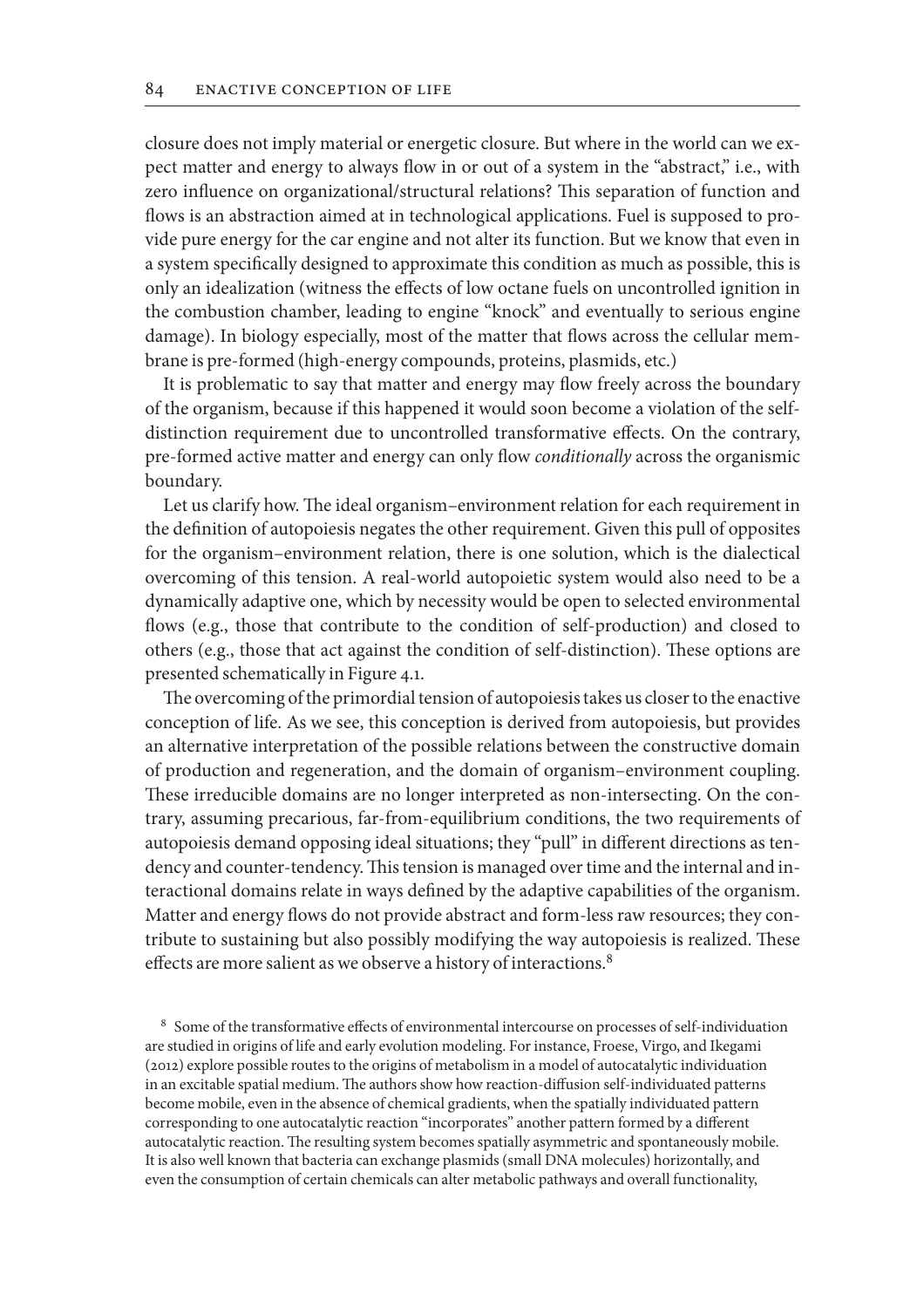

FIGURE 4.1. The primordial tension of life. An autopoietic system is represented on the left by a circle with an arrow closing on itself. The environment is represented as a wavy line and flows of pre-formed matter and energy in coupling with the autopoietic system are indicated with arrows. Under precarious conditions, each of the two requirements for autopoiesis (self-production and self-distinction) leads separately to opposing ideal relations with the environment. If all possible environmental flows could be used for self-production, this would entail an indistinct open system (top). In contrast, a system shielded from environmental flows would be optimal for self-distinction, thus resulting in full isolation (bottom). The organism would not be alive in either of these extreme cases (this is depicted by the open circles). The ideal organismenvironment relation for each requirement negates the other requirement, which is why in neither extreme condition can both requirements be met simultaneously. On the right we see the dialectical overcoming of this primordial tension: an adaptive autopoietic system—an agent—able to distinguish and regulate flows that contribute to self-production and self-distinction and avoid flows that act against these conditions. The primordial tension is actively regulated over the time domain. Agency is therefore entailed in any material realization of autopoiesis.

Copyright © 2017 Ezequiel A. Di Paolo, Thomas Buhrmann, and Xabier E. Barandiaran, with permission. Originally published in *Sensorimotor Life: An Enactive Proposal*, Ezequiel Di Paolo, Tomas Buhrmann, and Xabier E. Barandiaran, Figure 5.6, p. 135, Oxford University Press, Oxford, 2017. https://global.oup.com/academic/product/sensorimotor-life-9780198786849). Reprinted here with permission of the authors.

The enactive conception of life expresses in systemic terms the characterization of metabolism ofered by Hans Jonas (1966). In looking at the relation of life to matter, he describes it as a "dialectical relation of *needful freedom*" (Jonas 1966, p. 80). He does not specify the need for an adaptive regulation through which the organism evaluates its

for instance, in energy-taxis in bacteria. Egbert, Barandiaran, and Di Paolo (2012) coined the term "behavioral metabolution" to describe some of the evolutionary implications of these processes of transformation in metabolism and behavior through the incorporation of pre-formed matter.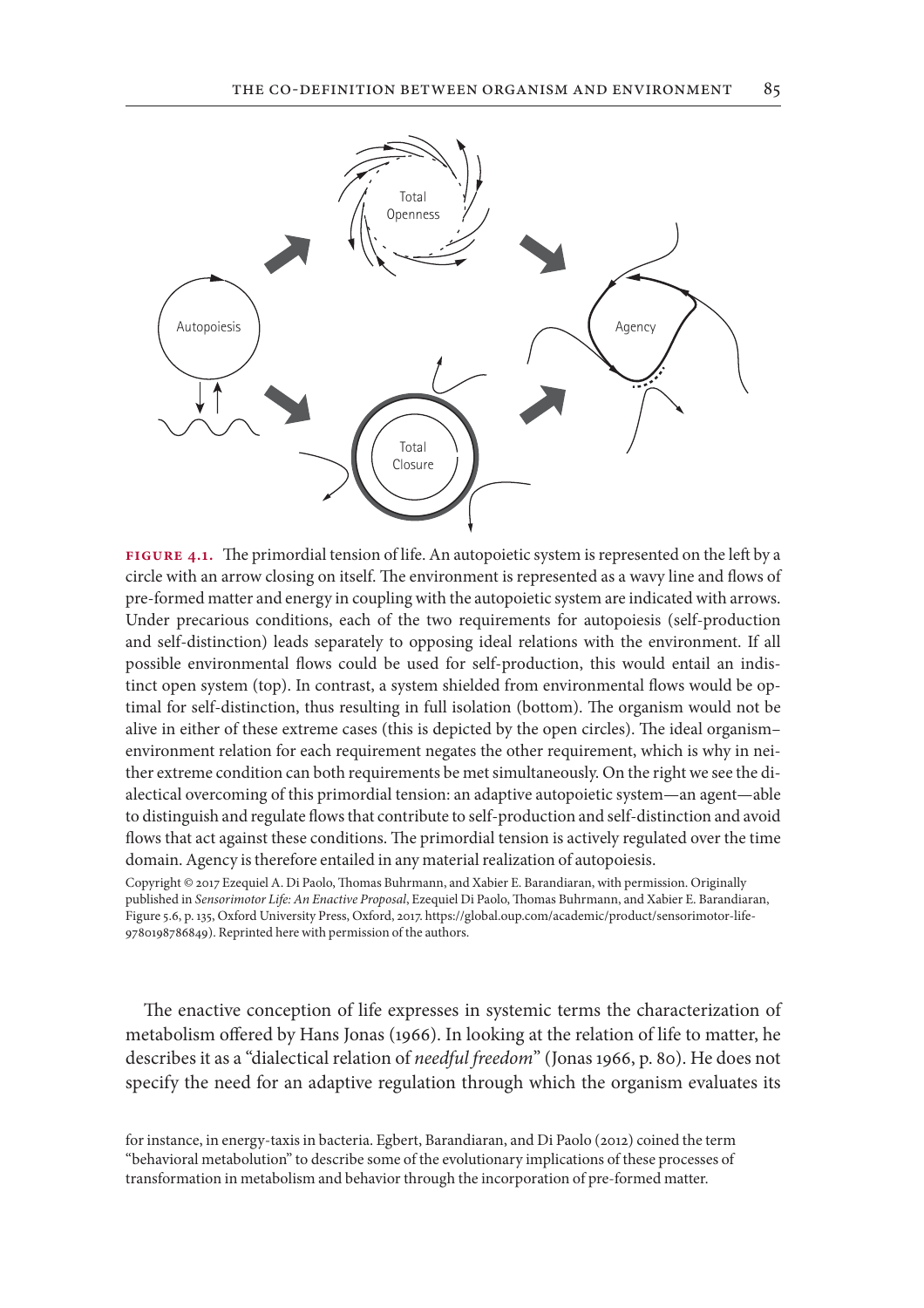coupling to specific environmental flows, but the need for active regulation is implied in his recognition of the primordial tension of life: materials are essential to the living organism but its identity is dynamic, not tied to the individuation of material constituents but emerging instead as the (risky) ongoing adventure of "riding" material changes "like a crest of a wave" and "as its own [the organism's] feat" (Jonas 1966). This helps us highlight a diference between classical autopoiesis and the enactive view of life. Unlike the former, life in the latter is inherently dynamic and inherently "at risk" because the overcoming of the primordial tension is an ongoing achievement (see also Froese and Stewart 2010, for whom the more static conception of life is connected to the infuence of cybernetics on autopoietic theory). Life in the enactive approach is always in a transient, not just empirically, but constitutively as the only way of managing the primordial tension between its own opposing trends.

We should notice that the intrinsic dynamical and relational nature of the enactive conception of life as adaptive, precarious autopoiesis is problematic for functionalism. It is thanks to the ongoing and risky engagement and regulation of the coupling with the world that any identity is sustained and any interiority possible. There is no stopping at stable states in this view of life, no equilibrium, and due to the unpredictable nature of environmental relations, no guaranteed stationarity either. Functional analysis applied to life and mind can only be valid as a limiting case, not as general theory.<sup>9</sup>

### **Projecting a World**

If we add to the minimal condition of structural coupling a condition of adaptive regulation of the organism–environment interaction, as seems necessary for the overcoming of the primordial tension of autopoiesis, then we are on the road toward articulating the historical co-defnition between organism and environment that Varela speaks of.

First, it is important to notice that these moves do not imply abandoning the naturalistic approach, nor do they imply sneaking in teleology within a systemic description (as Villalobos 2013 worries). Quite the contrary, by introducing the notion of adaptivity, the enactive approach proposes a bona fde naturalization of teleology and normativity (Di Paolo 2005; Thompson 2007) as well as the notion of agency (Barandiaran et al. 2009). Naturalization would not be valid if we assumed teleology and normativity in the starting postulates, but would fail if these did not appear at some point in our story.

Second, it is also important to highlight that by co-defnition we are not simply talking about historical correlation; i.e., the mere concatenation of state-dependent changes whereby the current state depends on the past history of internal changes that have occurred in the autopoietic system, which of course are historically related to

<sup>&</sup>lt;sup>9</sup> For an enactive/organizational approach to biological function, see the work of Alvaro Moreno and colleagues (e.g., Moreno 2010; Nunes-Neto et al. 2014; Saborido et al. 2011). We should also mention that regulation could act with the efect that some subsystems are able to adaptively sustain a given function or repair it when partially lost.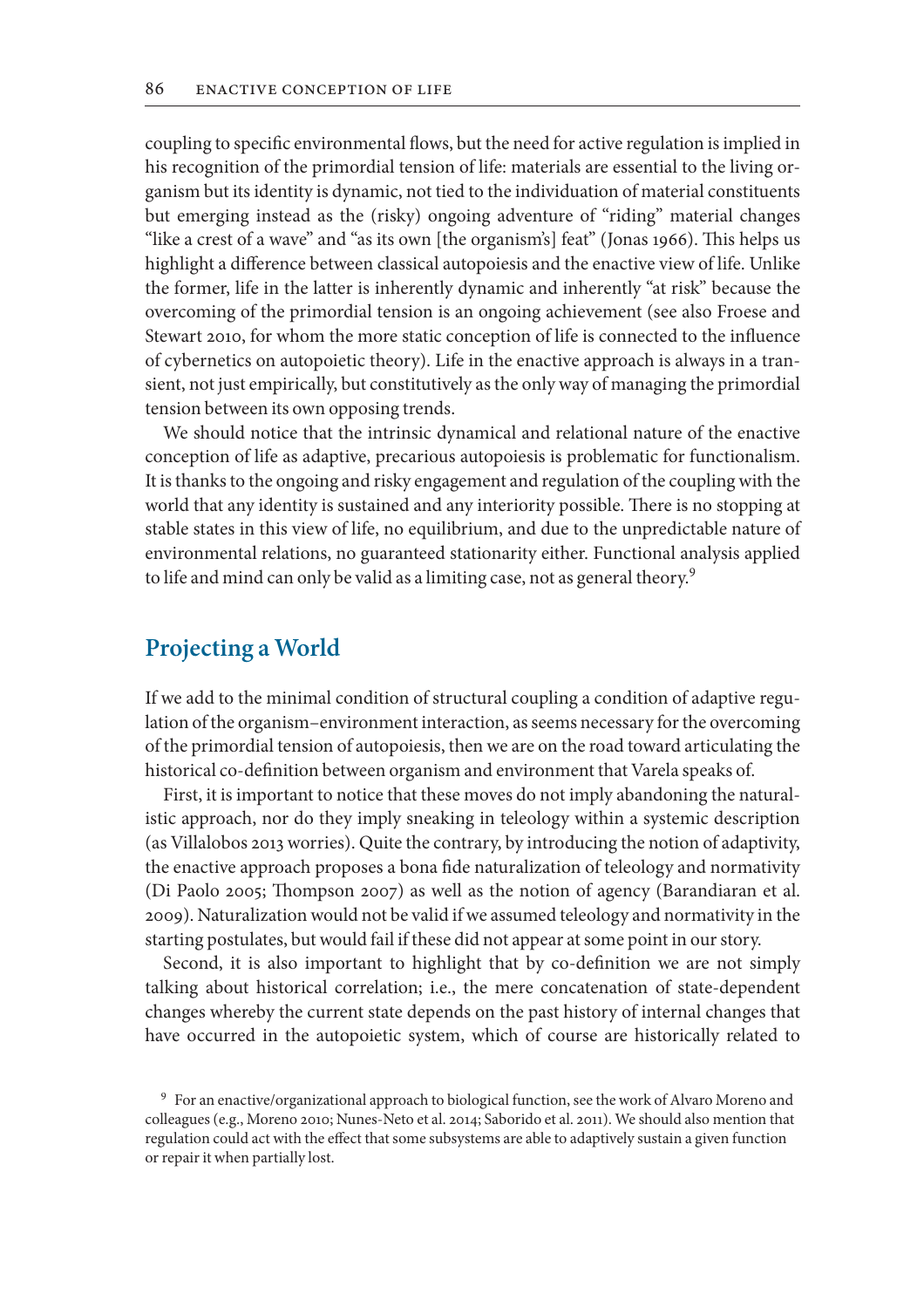perturbation events and their internal compensation (e.g., Maturana and Varela 1980, p. 102). The notion of co-definition entails stricter conditions.

To see these points more clearly we need to consider adaptivity in more detail. Adaptivity (Di Paolo 2005, p. 438) is operationally defned as a system's capacity, in some circumstances, to regulate<sup>10</sup> its states and its relation to the environment with the result that, if the states are sufficiently close to the boundary of viability:<sup>11</sup>

- 1. Tendencies are distinguished and acted upon depending on whether the states will approach or recede from the boundary and, as a consequence,
- 2. Tendencies of the frst kind are moved closer to or transformed into tendencies of the second, and so future states are prevented from reaching the boundary with an outward velocity.

Here we should notice that adaptivity relies on a broader dynamical systems ontology than the one used by autopoietic theory. The latter leans strongly on the notion of a state-determined system according to which the state of any variable in the system is determined only by the previous state of this and other variables in the same system, not by anything external to it. Any external interaction enters into the system as a perturbation, to which the system responds by an internally determined compensatory change. This notion is compatible with the enactive approach but its application differs in two crucial ways. Firstly, while state-*dependence* is always valid, state-*determination* as such is only valid in mathematically autonomous systems, i.e., systems that among other things are not subject to time-dependent couplings. This is not necessarily always the condition in which a living system fnds itself. Coupling with other systems introduces all kinds of time-dependent and quasi-regular forms of perturbation (e.g., the rhythms of daylight, the rhythms of the seasons) as well as the emergence in interaction with other organisms of stable patterns of relational dynamics underdetermined by

<sup>10</sup> Here, before the adaptivity requirements are mentioned, it would have been more appropriate to use the term "modulate" instead of "regulate" in the original definition. The difference is subtle. To modulate a system is to alter the conditions of its operation, for instance, by altering parameters or relations to other systems. To regulate a system is to modulate it according to some norm. It is correct to use regulation when speaking of adaptive systems and modulation when speaking in more general terms.

 $11$  There are different ways to measure viability according to the organism or model in question. In a model of mobile self-producing protocells, Barandiaran and Egbert (2014) distinguish not only viable and nonviable states in the space of essential variables that afect the system, but they also defne precarious regions in this space as those states in which the system is not yet dead but in the absence of any environmental changes (e.g., external intervention) the trajectory of its states will inevitably cross the viability boundary. In a related model studying plastic transformation in self-individuated protocells, Agmon, Gates, and Beer (2015) measure the viability of a given confguration as the average number of perturbations it would take for the protocell to disintegrate. In this model, moreover, the authors demonstrate that adaptive transitions can occur in the absence of strict monitoring and regulation of changes in viability, but as an emergent aspect of transformations that tend to increase viability. These two models show two possible examples of how viability space can be modeled and measured.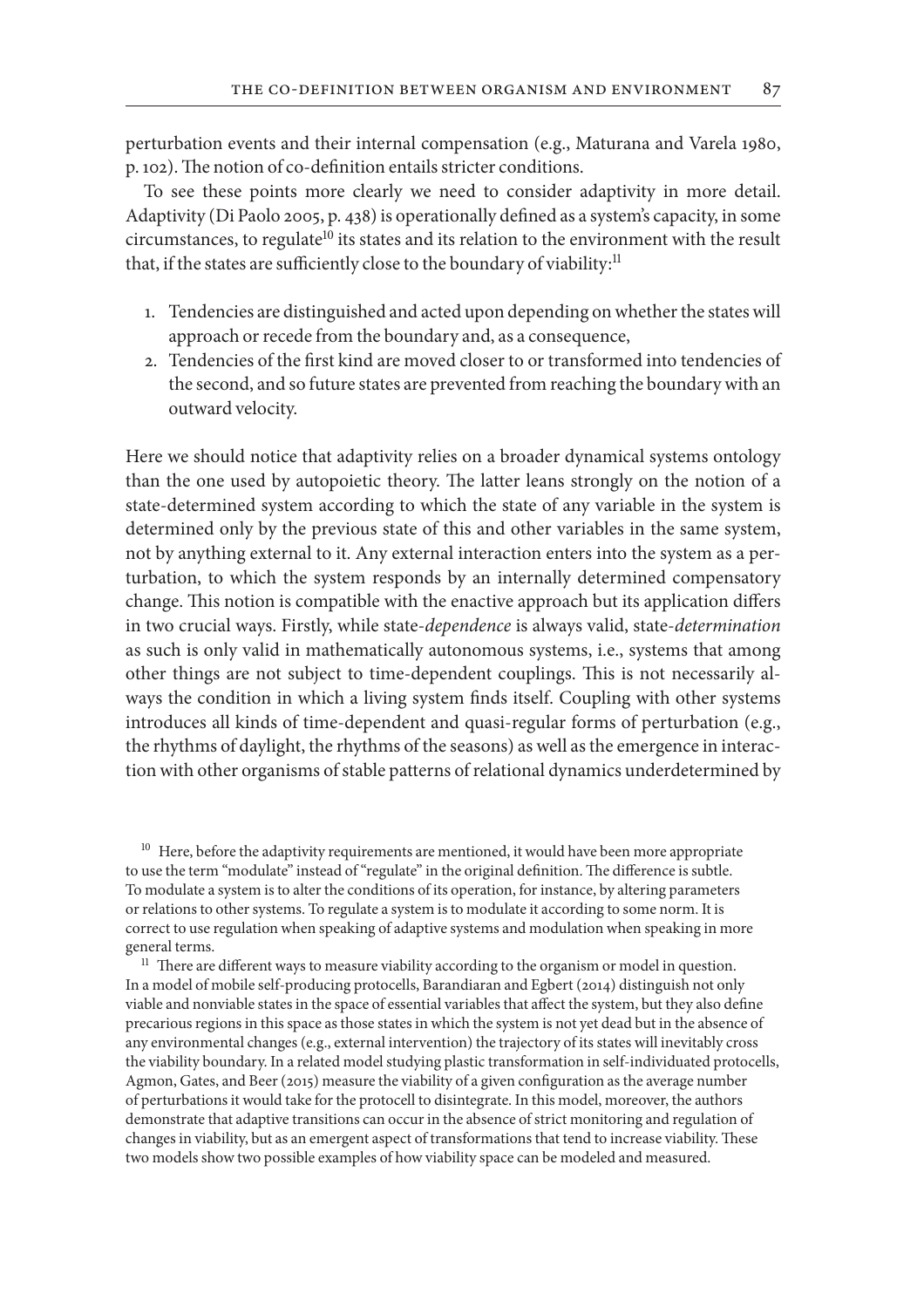the participants themselves, which constrain their individual operation (De Jaegher and Di Paolo 2007). The second difference is that enactive theory uses notions of dynamical landscapes and diferent kinds of stability to operationalize concepts such as tendencies and dispositions in dynamical terms (see Di Paolo 2015). In short, there is an acceptance of the concrete reality of potentialities, virtualities, dispositions, etc., which are articulated in operational concepts such as critical metastable states, gradients, fows, and dynamical landscapes.

A system able to adaptively regulate itself and its coupling with the environment is by necessity a system in which parameters and conditions of operation change over time. This being so, the notion of co-definition is not one whereby systems' *states* become historically correlated, but more strongly, one in which systems' *operating conditions* do. We are then likely to fnd between organism and environment a relation of mutual shaping, not just a relation of correlated states. In other words, adaptivity operates within the constraints of structural coupling (the organism conserves its autopoietic organization) but it can introduce through a history of interaction additional conditions and coherences between the transformation of both states and conditions of operation in organism and environment. These coherences are not just in the cognitive realm of the observer as autopoietic theory says, but operate as constraints and facilitative conditions that shape the structure of the organism and of the environment (including other organisms) through time. This is how the enactive approach can articulate operationally the notion of *co-de*f*nition* described by Varela in the passage quoted earlier.

Thus, adaptive interactions contribute to shaping the organism in fundamental ways. Durable structural/functional efects on the organism related to habit, history of use, and training are too numerous to mention. To name just one striking example, consider the case of underwater vision in Southeast Asian children. Moken children living in the Burma archipelago along the West coast of Thailand routinely dive in search of shells and clams without the use of visual aids. Their underwater acuity is roughly twice as good as that of European children. On land both groups do not difer in acuity or accommodative power. They differ, however, in pupil size: a Moken child's being significantly smaller, which helps to improve acuity underwater (Gislén et al. 2003). The diference is demonstrably associated with the regular performance of underwater visual activities: pupil size reduction and improved underwater acuity can also occur in Swedish children after only one month of training in recognizing visual patterns underwater (Gislén et al. 2006).

Many other clear examples of adaptive historical co-structuring involve social and collective systems. Consider horizontal gene transfer in bacteria whereby plasmids are exchanged that may be incorporated into chromosomes and alter bacterial resistance to antibiotics (Koonin et al. 2001). Or consider the epigenetic efects of mother rats licking and grooming their young ofspring. If a rat mother fails to engage in grooming and licking of her pups during the first couple of weeks after birth, those pups will grow to have defcient regulation of acute stress responses (Liu et al. 1997). Licking and other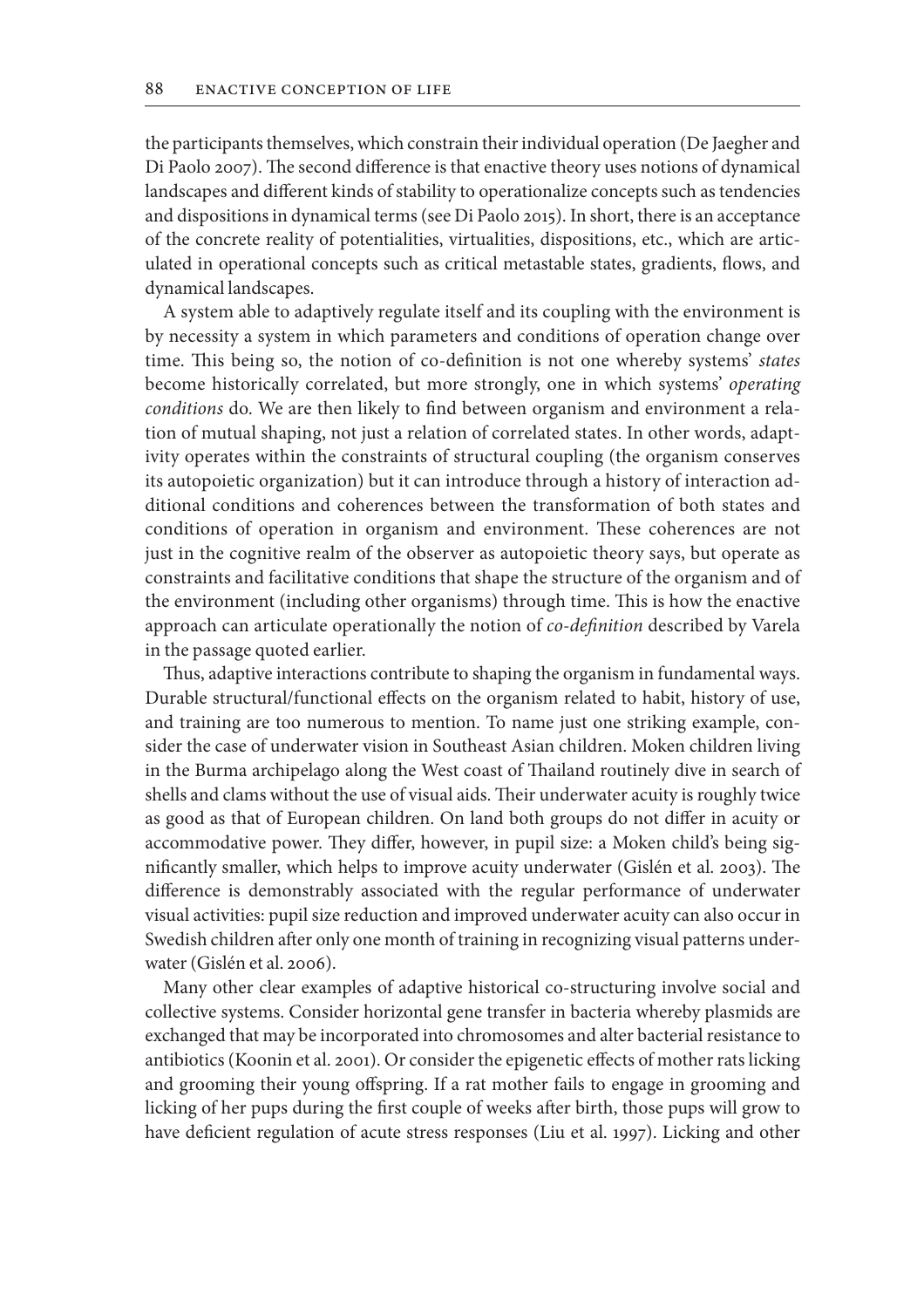forms of tactile stimulation promote the formation of glucocorticoid receptors (GR) in the pups. This increased expression of GR associated with different brain regions, including the hippocampus, closes a negative feedback loop that helps in the regulation of short-lived stress responses. Insufficient GR make this feedback loop fail and lead to sustained states of high anxiety (which in adult mothers are likely to promote poor contact with pups in the next generation).

The question is whether it is possible to provide explanations of these effects using the notion of structural coupling. The answer is no. The condition of non-lethality of interactions is necessary but insufficient to explain the regularity of these effects. We could simply imagine as viable, for instance, that pupil size in Moken children remains unafected by frequent underwater diving. Instead, there is in these examples an undeniably adaptive shaping at play, with cumulative historical efects that lead to diferentiation in the realization of self-production and self-distinction. An enacted relation with the environment leaves both external and internal historical traces that coherently alter both the domain of organismic construction and the domain of external interactions because each domain constrains and enables the other.

The intimate relation that develops historically between agent and environment is one therefore of *mutual shaping*, which is also manifested on the environmental side. Autopoietic theory puts most of the emphasis on one arc of the organism–environment coupling, the perturbations that impinge on the autopoietic system. But the enactive approach—one could say this is one of the defning features, the one that gives the approach its name—emphasizes the role of action and involvement in the world. The emphasis is on the whole organism-environment coupling (sensorimotor or otherwise).

It is in the environmental consequences of living activity that the organism objectifes its sense-making, both for itself and for other organisms. We see this clearly in the wide variety of examples of niche construction in biology (Odling-Smee et al. 2003), in particular as they involve spatial constraints that enhance historical relations through the path-dependence brought forth by locality (Silver and Di Paolo 2006). Both the increasingly self-diferentiated subjective world of the sense-maker and the increasingly objectifed properties of the environment partially lose their mutual externality as organisms act (and eventually labor) in a transforming relation of productive activity (see also McGann 2014 for discussion about the need to elaborate an enactive theory of collectively shaped environments).

A history of mutual structuring can also lead to novel forms of extended autonomy. Such is the case of extended physiological circuits in hermatypic coral, the trapping of air bubbles that allow insects and spiders to swim underwater, or the construction of sound amplifying burrows by mole crickets (to name a few of the fascinating examples discussed in Turner 2000).

The picture of mutual co-definition between organisms and environment is even more compelling when we consider life as originating in communities from the very beginning, an issue that we have not discussed here and would deserve a more thorough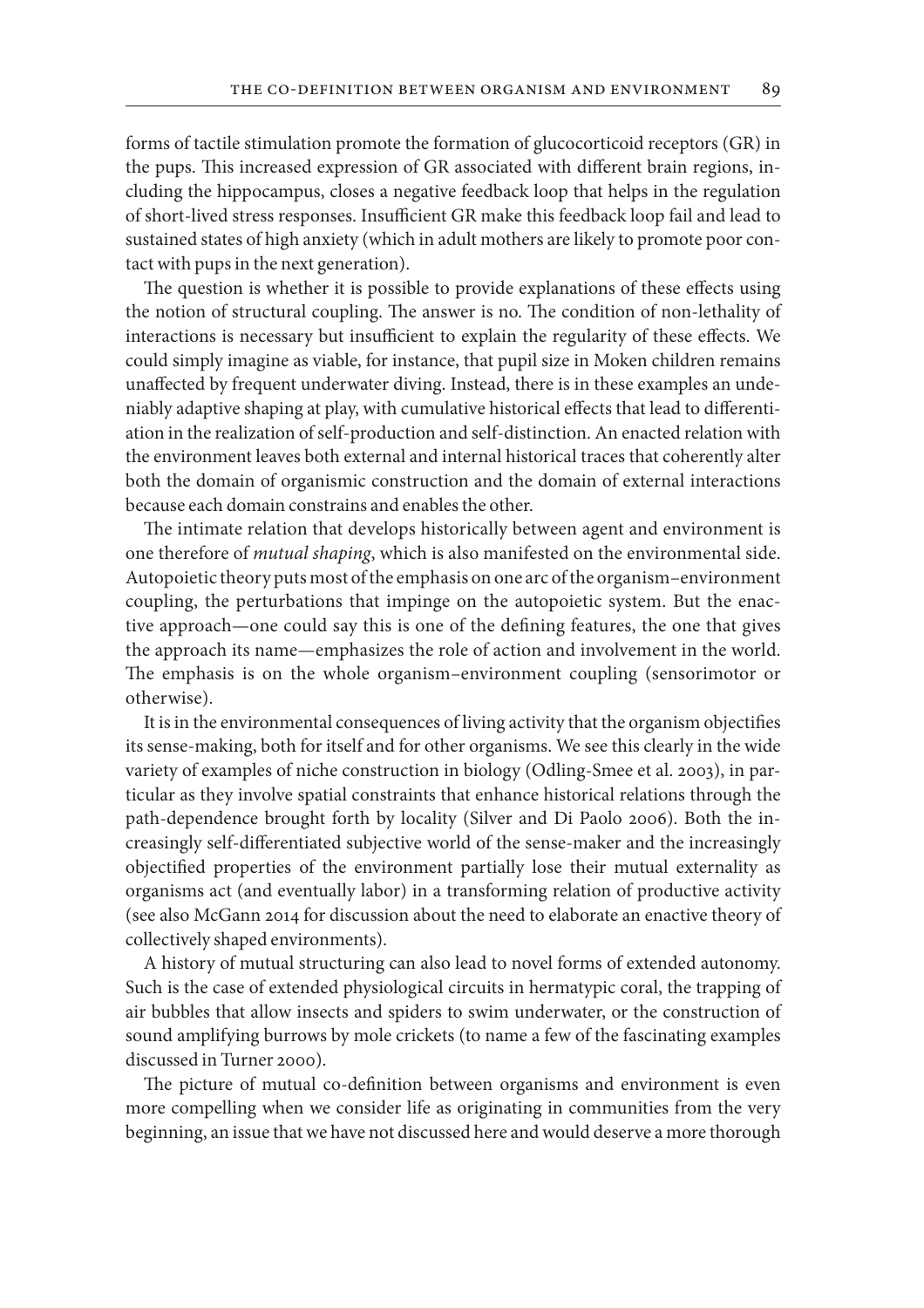separate treatment.<sup>12</sup> If environments can be the source of structuring powers, which the organism can to some degree adaptively select to be open or closed to, this is a fortiori the case if we take account of the collective nature of life. Here not only do we fnd organisms interacting with structuring/structured flows of active matter and energy available in the inorganic world but with objectifed biological and historical products, sedimented practices and acts that play the role of signals, symbiotic relations, and even whole other organisms. Historicity is fueled by numbers, as there are clear material and temporal limitations to the efects that a single organism may have in transforming itsworld.

### **Conclusion**

Returning to Merleau-Ponty's formulation, which we deliberately pushed in a direction that was latent in its language, we can say that a subject projects a world and is itself projected by it, in virtue of how sense-making is constituted by adaptive, historically shaped, organism–environment relations. It is on this world that subjects depend for their continuous existence both as experiencing beings but also, more fundamentally, as living bodies. Varela's long quote echoes this view by speaking of a relation of co-defnition.

Our examination of the enactive conception of life, however, emphasizes two aspects that are not explicit either in Varela's or in Merleau-Ponty's formulations. The first is that the constitutive precarious conditions of all life, without which it would not exist as such, demand an ongoing process of organismic individuation which is primordially at odds with itself and as a consequence can only surpass its own tensions dialectically by adaptively regulating its relations with the environment from which it emerges. Sensemaking is precisely the opening into the temporal/historical dimension in which viability is made possible by time-managing otherwise unsolvable contradictions. At the fundamental level, enactive bodies are constantly buying time. The adaptive relation, the basis of all forms of cognition—insofar as cognition implies time-oriented subjects

 $12$  The question of whether some form of fundamental collectivity is implied in the enactive conception of life is an important one, but remains so far unresolved. It seems, at frst, plausible that this is not the case. However, this view is based only on the apparent conceivability of the emergence of a singular organism without entering into the detailed conditions of feasibility of such an emergence. It may well be the case that it is impossible to conceive of life arising singularly once these conditions are taken into account. For instance, studies in synthetic biology are beginning to pay attention to the efects of collective protocell interactions on the formation of prebiotic lipid vesicles (e.g., Shirt-Ediss, Ruiz-Mirazo, Mavelli, and Solé 2014). The very conditions for life to exist might imply a constitutive collectivity (like vortices that emerge in a zero angular momentum fuid, or poles of a magnet, it may be the case that adaptive operational closure cannot emerge in the singular). But this is an open question. Suffice it to say the empirical fact that all known forms of life are collective has clear implications for the history of organism–environment co-defnition that we are examining here.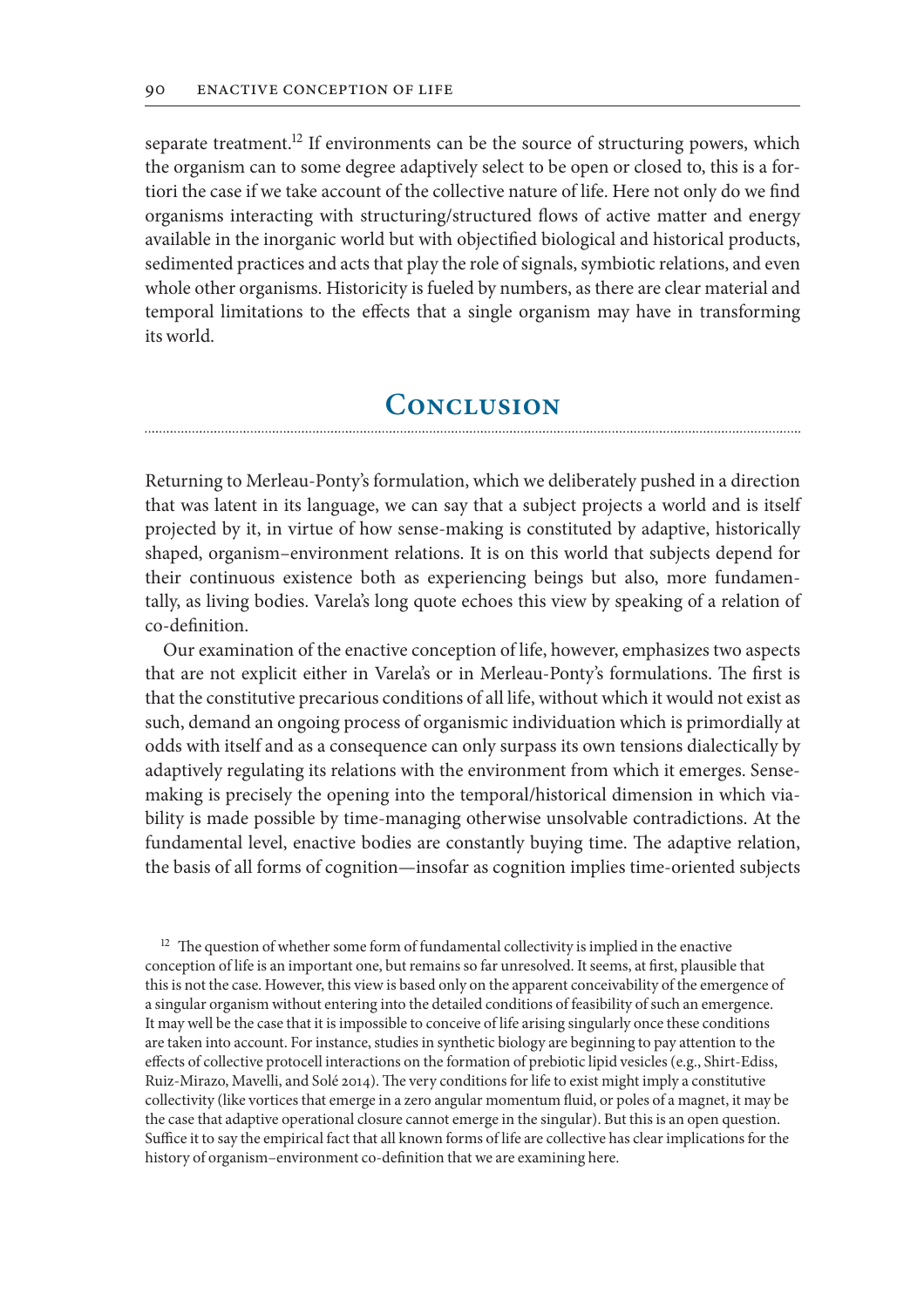capable of caring about impending things and events in the world—is material at its core, as one would expect from a non-dualistic philosophy of nature.

The processes of mutual co-definition between organism and environment, or mutual projection between subject and world, acquire true historical power in their collective dimension. Organisms self-diferentiate and produce shared worlds through common paths of interaction. The collective potentiates the structuring powers but also amplifes contradictions like the primordial tension of life, which is manifested as a primordial tension of participatory sense-making (Cufari et al. 2015; Di Paolo et al. 2018). Life and mind never fully lose their constitutive spontaneity due to the inherent need to always keep active. This is the second enactive emphasis—one that deserves further development—the importance to conceive of the phenomena of life and mind as plural from the start. It may turn out to be that the true protagonists of Varela's relation of codefnition are collectivities of organisms and their common environment, as much as the true protagonists of Merleau-Ponty's formulation are a community of people and their shared history.

# **Acknowledgments**

Tanks to Tom Froese, Hanne De Jaegher, and Marek McGann for helpful comments on previous versions of this chapter. This work is supported by the project "Interidentidad: Identity in Interaction" (MINECO, FFI2014-52173-P).

#### **References**

- Agmon, E., Gates, A.J., and Beer, R.D. (2015). Ontogeny and adaptivity in a model protocell. In: P. Andrews, L. Caves, R. Doursat, S. Hickinbotham, F. Polack, S. Stepney et al. (eds.), *Proceedings of the European Conference on Arti*f*cial Life*. Cambridge, MA: MIT Press, pp. 216–23.
- Barandiaran, X. and Egbert, M. (2014). Norm-establishing and norm-following in autonomous agency. *Arti*f*cial Life*, 20, 5–28.
- Barandiaran, X., Rohde, M., and Di Paolo, E.A. (2009) Defning agency: individuality, normativity, asymmetry and spatio-temporality in action. *Adaptive Behavior*, 17, 367–86.
- Bak, P., Tang, C., and Wiesenfeld, K. (1987). Self-organized criticality: an explanation of 1/f noise. *Physical Review Letters,* 59, 381–4.
- Bichat, X. (1800). *Recherche physiologiques sur la vie et la mort*. Paris: Brosson, Gabon & Cie.
- Buhrmann, T. and Di Paolo, E.A. (2014). Spinal circuits can accommodate interaction torques during multijoint limb movements. *Frontiers in Computational Neuroscience*, 8, 144.
- Buhrmann, T. and Di Paolo, E.A. (2017). The sense of agency—a phenomenological consequence of enacting sensorimotor schemes, *Phenomenology and the Cognitive Sciences*, 16, 207–36.
- Buhrmann T., Di Paolo E.A., and Barandiaran X. (2013). A dynamical systems account of sensorimotor contingencies. *Frontiers in Psychology*, 4, 285.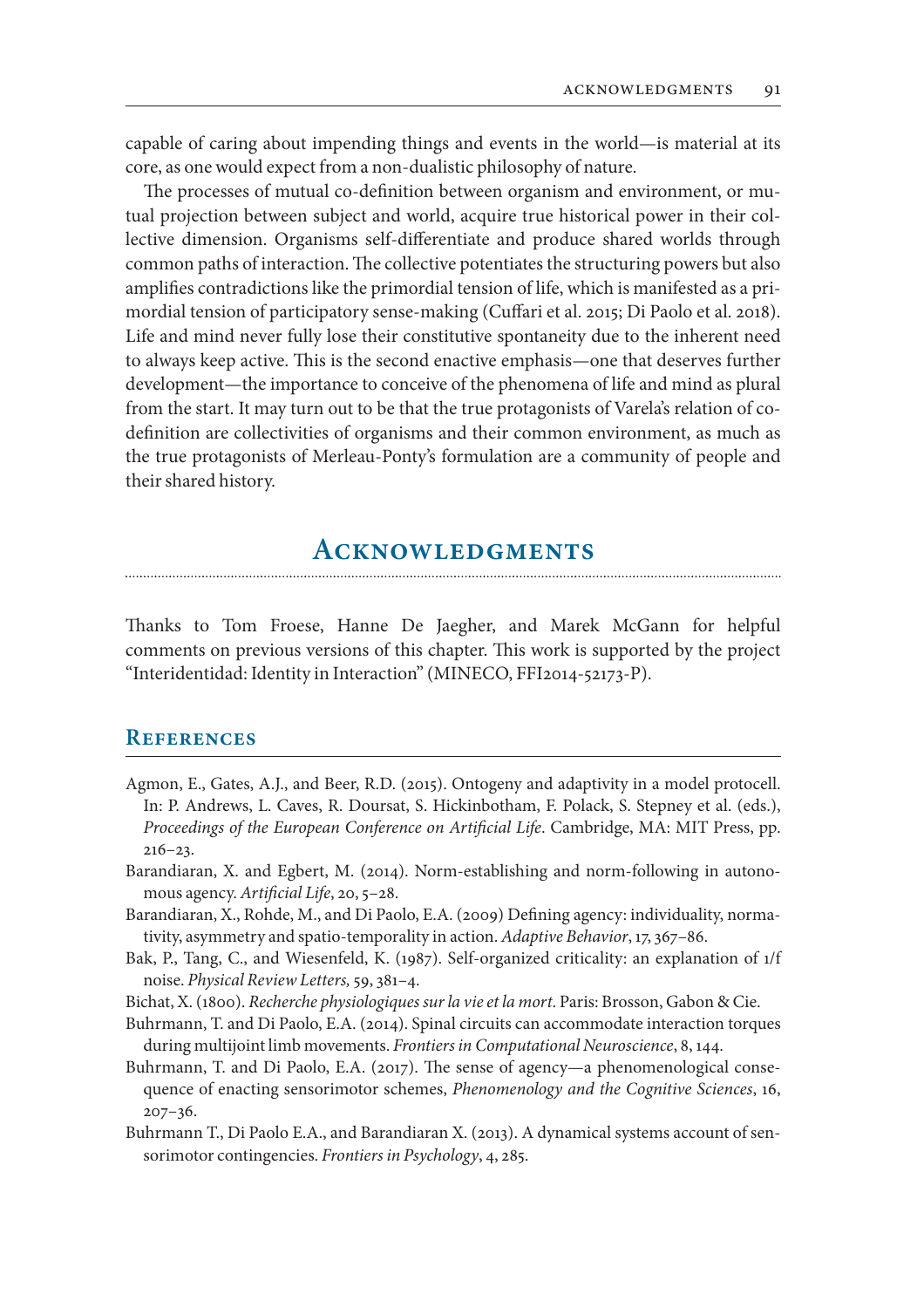Canguilhem, G. (1965/2008). *Knowledge of life*. NewYork: Fordham University Press.

- Cufari, E., Di Paolo, E.A., and De Jaegher, H. (2015). From participatory sense-making to language: there and back again. *Phenomenology and the Cognitive Sciences*, 14, 1089–1125.
- De Jaegher, H. (2013). Embodiment and sense-making in autism. *Frontiers in Integrative Neuroscience*, 7, 15.
- De Jaegher, H. and Di Paolo, E.A. (2007) Participatory sense-making: an enactive approach to social cognition. *Phenomenology and the Cognitive Sciences*, 6, 485–507.
- De Jaegher, H., Di Paolo, E.A., and Gallagher, S. (2010). Can social interaction constitute social cognition? *Trends in Cognitive Sciences*, 14, 441–7.
- Dewey, J. (1938/1991). *Logic: the theory of inquiry*. Carbonsdale and Edwardsville: Southern Illinois University Press.
- Di Paolo, E.A. (2005). Autopoiesis, adaptivity, teleology, agency. *Phenomenology and the Cognitive Sciences*, 4, 429–52.
- Di Paolo, E.A. (2009). Extended life. *Topoi*, 28, 9–21.
- Di Paolo, E.A. (2015). Interactive time-travel: on the intersubjective retro-modulation of intentions. *Journal of Consciousness Studies*, 22, 49–74.
- Di Paolo E.A., Barandiaran X.E., Beaton M., and Buhrmann T. (2014). Learning to perceive in the sensorimotor approach: Piaget's theory of equilibration interpreted dynamically. *Frontiers in Human Neuroscience*, 8, 551.
- Di Paolo, E.A., Buhrmann, T., and Barandiaran, X.E. (2017). *Sensorimotor life: an enactive proposal*. Oxford: Oxford University Press.
- Di Paolo, E.A., Cufari, E., and De Jaegher, H. (2018). *Linguistic bodies: the continuity between life and language.* Cambridge, MA: MIT Press.
- Di Paolo, E.A. and De Jaegher, H. (2012). The interactive brain hypothesis. *Frontiers in Human Neuroscience*, 6, 163.
- Di Paolo, E.A., Rohde, M., and De Jaegher, H. (2010). Horizons for the enactive mind: values, social interaction and play. In: J. Stewart, O. Gapenne, and E.A. Di Paolo (eds.), *Enaction: toward a new paradigm of cognitive science*. Cambridge, MA: MIT Press, pp. 33–87.
- Di Paolo, E.A. and Thompson, E. (2014). The enactive approach. In: L. Shapiro (ed.), The *Routledge handbook of embodied cognition*. London: Routledge, pp. 68–78.
- Egbert, M., Barandiaran, X., and Di Paolo, E.A. (2010). A minimal model of metabolism-based chemotaxis. *PLoS Computational Biology*, 6(12), e1001004.
- Egbert, M., Barandiaran, X., and Di Paolo, E.A. (2012). Behavioral metabolution: the adaptive and evolutionary potential of metabolism-based chemotaxis. *Arti*f*cial Life*, 18, 1–25.
- Froese, T. (2014). Steps toward an enactive account of synesthesia. *Cognitive Neuroscience*, 5, 126–7.
- Froese, T., Lenay, C., and Ikegami, T. (2012). Imitation by social interaction? Analysis of a minimal agent-based model of the correspondence problem. *Frontiers in Human Neuroscience*, 6, 202.
- Froese, T. and Stewart, J. (2010). Life afer Ashby: ultrastability and the autopoietic foundations of biological individuality. *Cybernetics and Human Knowing*, 17, 7–50.
- Froese, T., Virgo, N., and Ikegami, T. (2014). Motility at the origin of life: its characterization and a model. *Arti*f*cial Life*, 20, 55–76.
- Froese, T., Woodward, A., and Ikegami, T. (2013). Turing instabilities in biology, culture, and consciousness? On the enactive origins of symbolic material culture. *Adaptive Behavior*, 21, 199–214.
- Fuchs, T. (2011). Te brain—a mediating organ. *Journal of Consciousness Studies*, 18, 196–221.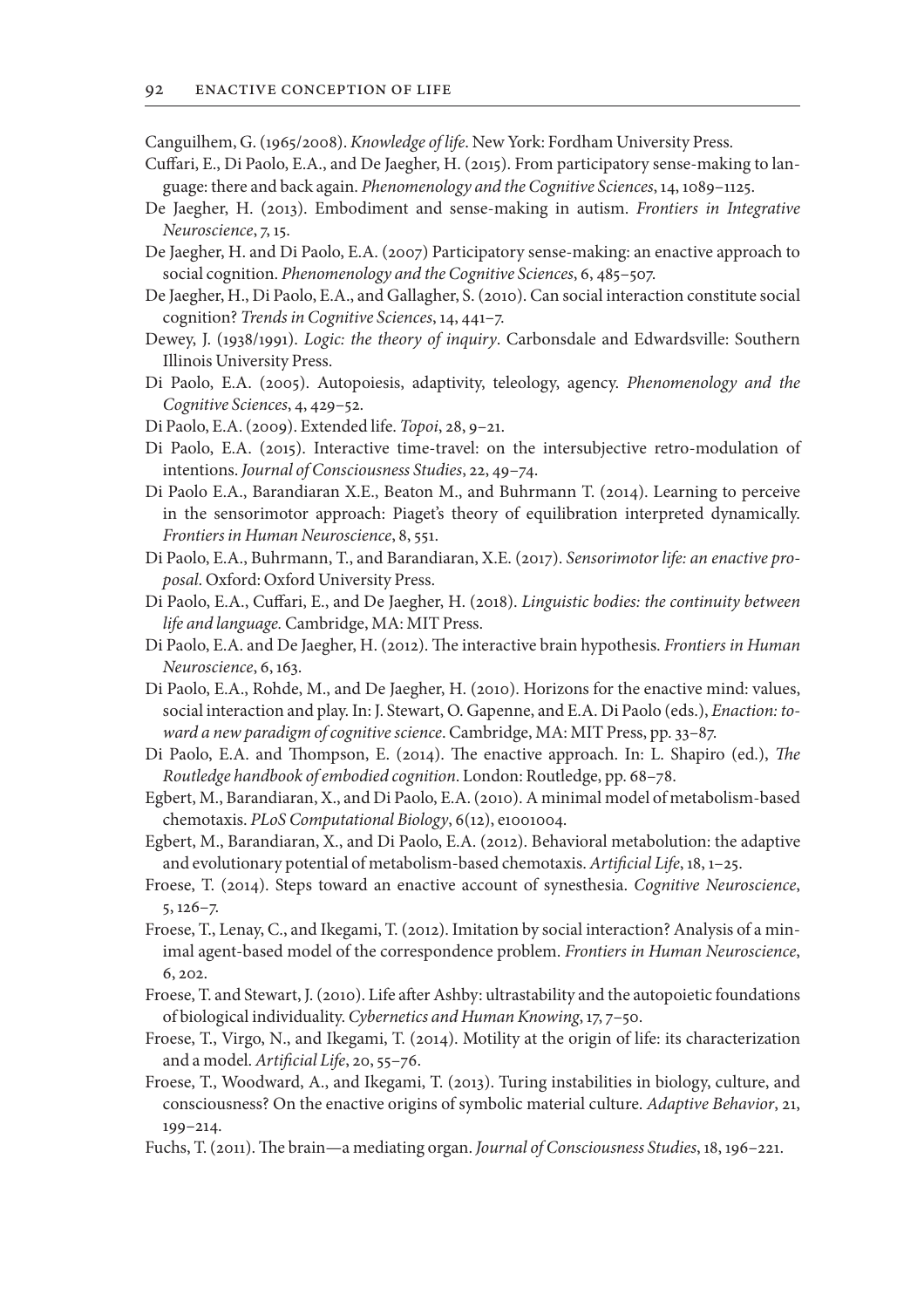Fuchs, T. (2017). *Ecology of the brain: the phenomenology and biology of the embodied mind.* NewYork: Oxford University Press.

Gallagher, S. (2015). The problem with 3-year olds. *Journal of Consciousness Studies*, 22, 160-82.

- Gallagher, S. (2017). *Enactivist interventions: rethinking the mind.* New York: Oxford University Press.
- Gallagher, S., Hutto, D., Slaby, J., and Cole, J. (2013). The brain as part of an enactive system. *Behavioral and Brain Sciences*, 36, 421–2.
- Gislén, A., Dacke, M., Kröger, R.H.H., Abrahamson, M. Nilsson, D.-E., and Warrant, E.J. (2003). Superior underwater vision in a human population of sea-gypsies. *Current Biology*, 13, 833–6.
- Gislén, A., Warrant, E.J., Dacke, M., and Kröger, R.H.H. (2006). Visual training improves underwater vision in children. *Vision Research*, 46, 3443–50.
- Grosz, E. (2011). Matter, life, and other variations. *Philosophy Today*, 55, 17–27.
- Jonas, H. (1966). T*e phenomenon of life: toward a philosophical biology*. Evanston, IL: Northwestern University Press.
- Koonin, E.V., Makarova, K.S., and Aravind, L. (2001). Horizontal gene transfer in prokaryotes: quantifcation and classifcation. *Annual Review of Microbiology*, 55, 709–42.
- Kreines, J. (2009). The logic of life: Hegel's philosophical defense of teleological explanation in biology. In: F. Beiser (ed.), *The Cambridge companion to Hegel and nineteenth-century philosophy.* Cambridge: Cambridge University Press, pp. 344–77.
- Liu, D., Tannenbaum, B., Caldji, C., Francis, D., Freedman, A., Sharma, S. et al. (1997). Maternal care, hippocampal glucocorticoid receptor gene expression and hypothalamic-pituitaryadrenal responses to stress. *Science*, 277, 1659–62.
- Malafouris, L. (2007). Before and beyond representation: towards an enactive conception of the palaeolithic image. In: C. Renfrew and I. Morley (eds.), *Image and imagination: a global history of* f*gurative representation*. Cambridge: McDonald Institute for Archaeological Research, pp. 289–302.
- Malafouris, L. (2013). *How things shape the mind: a theory of material engagement*. Cambridge, MA: MIT Press.
- Maturana, H. (2002). Autopoiesis, structural coupling and cognition: a history of these and other notions in the biology of cognition. *Cybernetics and Human Knowing*, 9, 5–34.
- Maturana, H. and Varela, F.J. (1980). *Autopoiesis and cognition: the realization of the living*. Dordrecht, Holland: D. Reidel Publishing.
- McGann, M. (2014). Enacting a social ecology: radically embodied intersubjectivity. *Frontiers in Psychology*, 5, 1321.
- Merleau-Ponty, M. (1945/2012). *Phenomenology of perception* (trans. D.A. Landes). London: Routledge.
- Michelini, F. (2012). Hegel's notion of natural purpose. *Studies in History and Philosophy of Biological and Biomedical Sciences* 43, 133–9.
- Moreno, A. (2010). Modularity and function in early prebiotic evolution. *Origins of Life and Evolution of the Biosphere*, 40, 475–7.
- Nunes-Neto, N. Moreno, A., and El Hani, C.N. (2014). Function in ecology: an organizational approach. *Biology and Philosophy,* 29, 123–41.
- Odling-Smee, J.F., Laland, K.N., and Feldman, M.W. (2003). *Niche construction: the neglected process in evolution*. New Jersey: Princeton University Press.
- Oyama, S. (2000). T*e ontogeny of information: developmental systems and evolution*. Durham: Duke University Press.